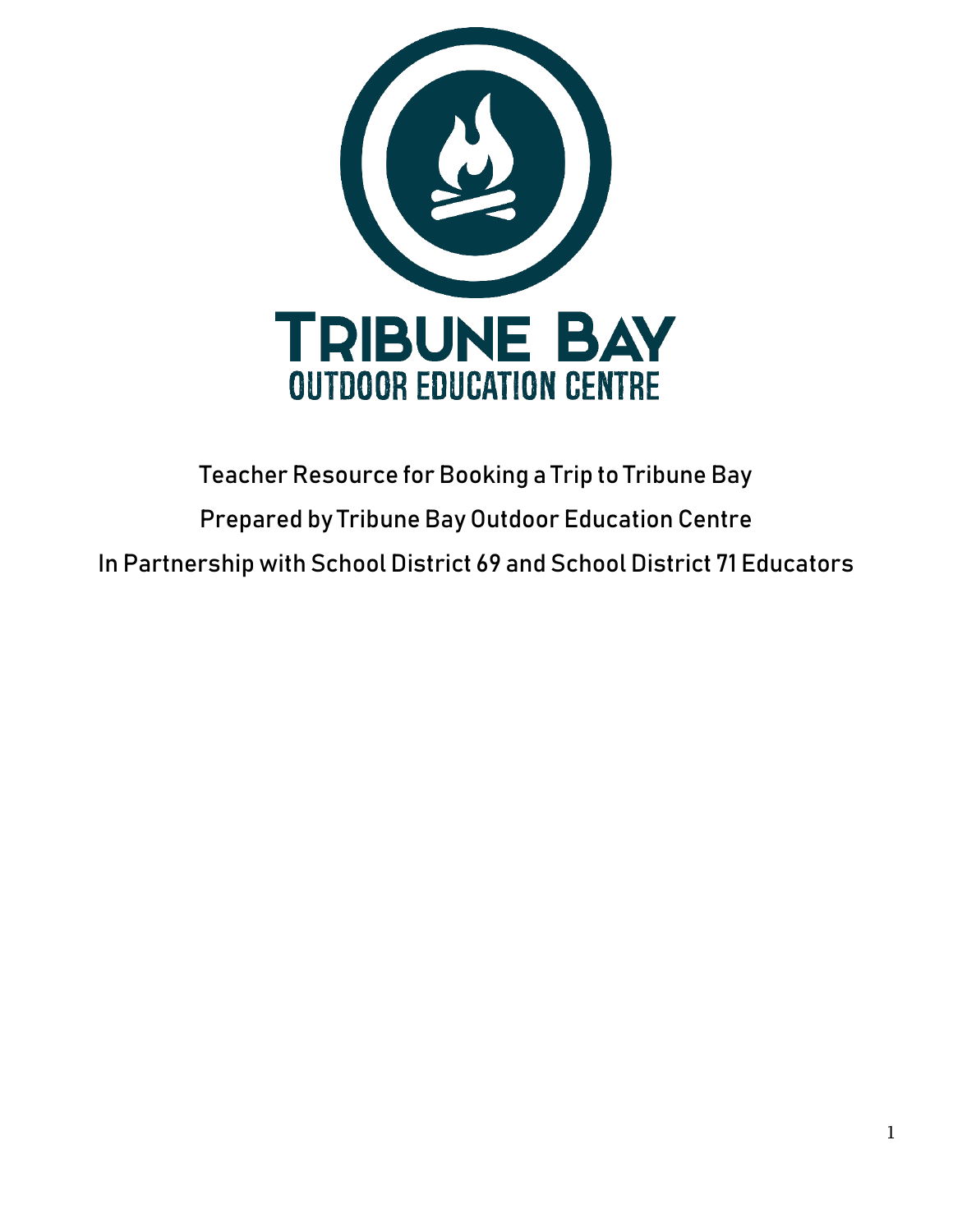# **Table of Contents**

| Attachment C - Tribune Bay Outdoor Education Centre Rates20 |  |
|-------------------------------------------------------------|--|
|                                                             |  |
|                                                             |  |
|                                                             |  |
|                                                             |  |
|                                                             |  |
|                                                             |  |
|                                                             |  |
| Medical Information, Photo Release, and Permission Form28   |  |
|                                                             |  |
|                                                             |  |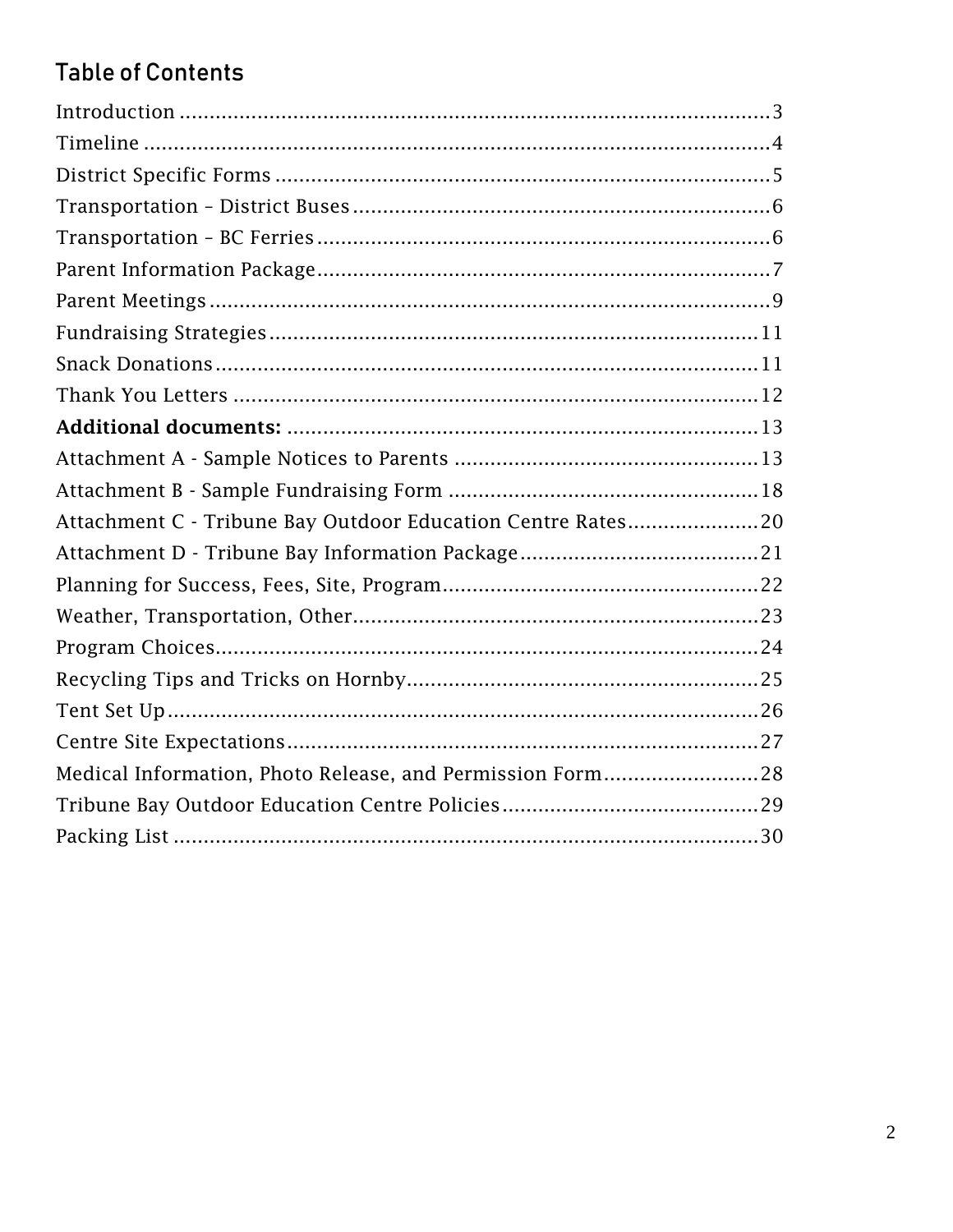### <span id="page-2-0"></span>Introduction

Dear SD69 Educators,

We are so excited to hear you want to bring a group to Tribune Bay Outdoor Education Centre (TBOEC)! We have worked in collaboration with Rick Campbell, Deanna Sullivan, and Tobias Nowak from Springwood Elementary to prepare this resource to make it easy and accessible to plan your trip.

Some other tips and tricks for a successful trip:

#### Get to know your School Admin Team

Your school secretaries will assist in sending out parent notices, district forms, and transportation details. Go say hi and let them know you're planning a trip – ask how you can make it easy for them.

#### Team Groups

We operate on a staff ratio of 1:10-12 students. In addition to our staff, you are asked to bring the equivalent ratio (1:10) of volunteer chaperones. Over the years, we have noticed that schools who assign students to groups of 10-12 before arriving are more successful in managing behavioral issues or group dynamics over the trip.

An option: have group markers such as bandanas or wrist bands! This gives each group a great sense of camaraderie and they can come up with a creative team name. Ask your parent volunteers if anyone is willing to donate bandanas!

#### Parent Volunteers

Your volunteer base can make – or break! – your trip to TBOEC. Having strong parent volunteers who know the expectations and how they will provide support will make your trip run smoothly. Parents have an incredible opportunity to get to know the students in their child's classroom and get to network and bond with other parents. We have outlined two parent meetings and how these will add to the success of your trip.

#### Stewarding Youth Ambassadors

At TBOEC, we emphasize taking care of self, others, and the environment. A huge piece of this is emphasizing that students are ambassadors during this trip. They represent themselves, their families, and the area they are from, but – more importantly – they represent their school and TBOEC. Educating students early on about being an ambassador on the trip to TBOEC will help students become familiar with the expectations. Students will also be sent a Code of Conduct or Behavioral Expectations form to fill out, furthering reinforcing expectations.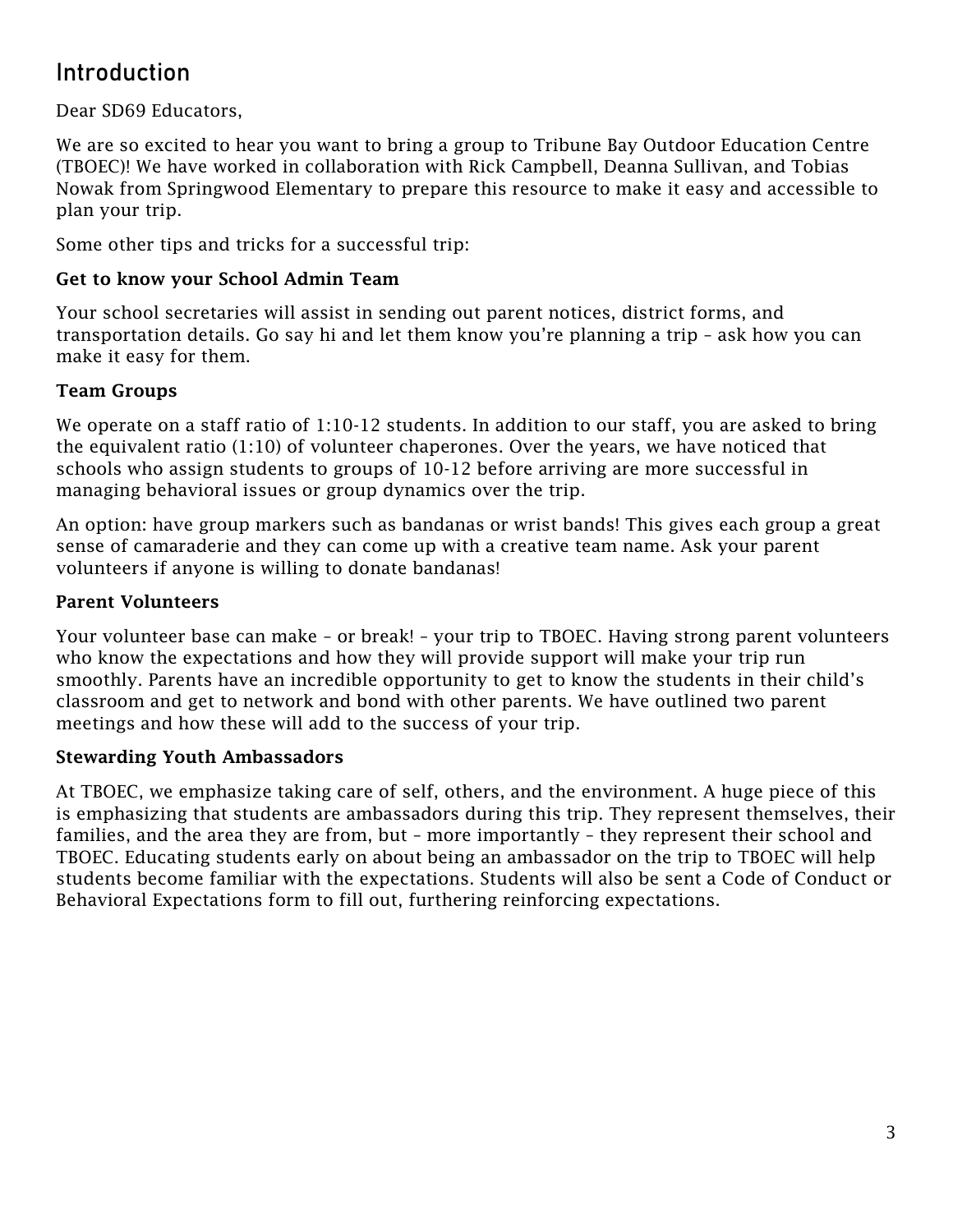### <span id="page-3-0"></span>Timeline

### September

1) Contact Tribune Bay Outdoor Education Centre to reserve your dates for April, May or June via email or our website:

[info@tribunebayoutdoored.ca](mailto:info@tribunebayoutdoored.ca) or<https://www.tribunebayoutdoored.ca/booking/>

2) Submit District Forms for approval

### October/November

- 1) Send First Notice to parents
- 2) Collect Deposits (Admin helps)
- 3) Book transportation from School to Buckley Bay (TBOEC will book the Denman and Hornby Island buses if requested!)

### Two months before trip

- 1) Parent Meeting 1
- 2) Send out Second Notice to parents
- 3) Collect Code of Conduct

### One month before trip

- 1) Parent Meeting 2
- 2) Send our Third Notice to parents

### Two-Three weeks before trip

- 1) Send out Final Notice to parents
- 2) Confirm program choices and arrival and departure times with TBOEC

### One week before trip

- 1) Remind students of being an ambassador
- 2) Make groups (optional: print lists for each parent)
- 3) Confirm snack donation pick up (parent volunteer)
- 4) Confirm final numbers of students and adults, and food allergies/pertinent medical information with TBOEC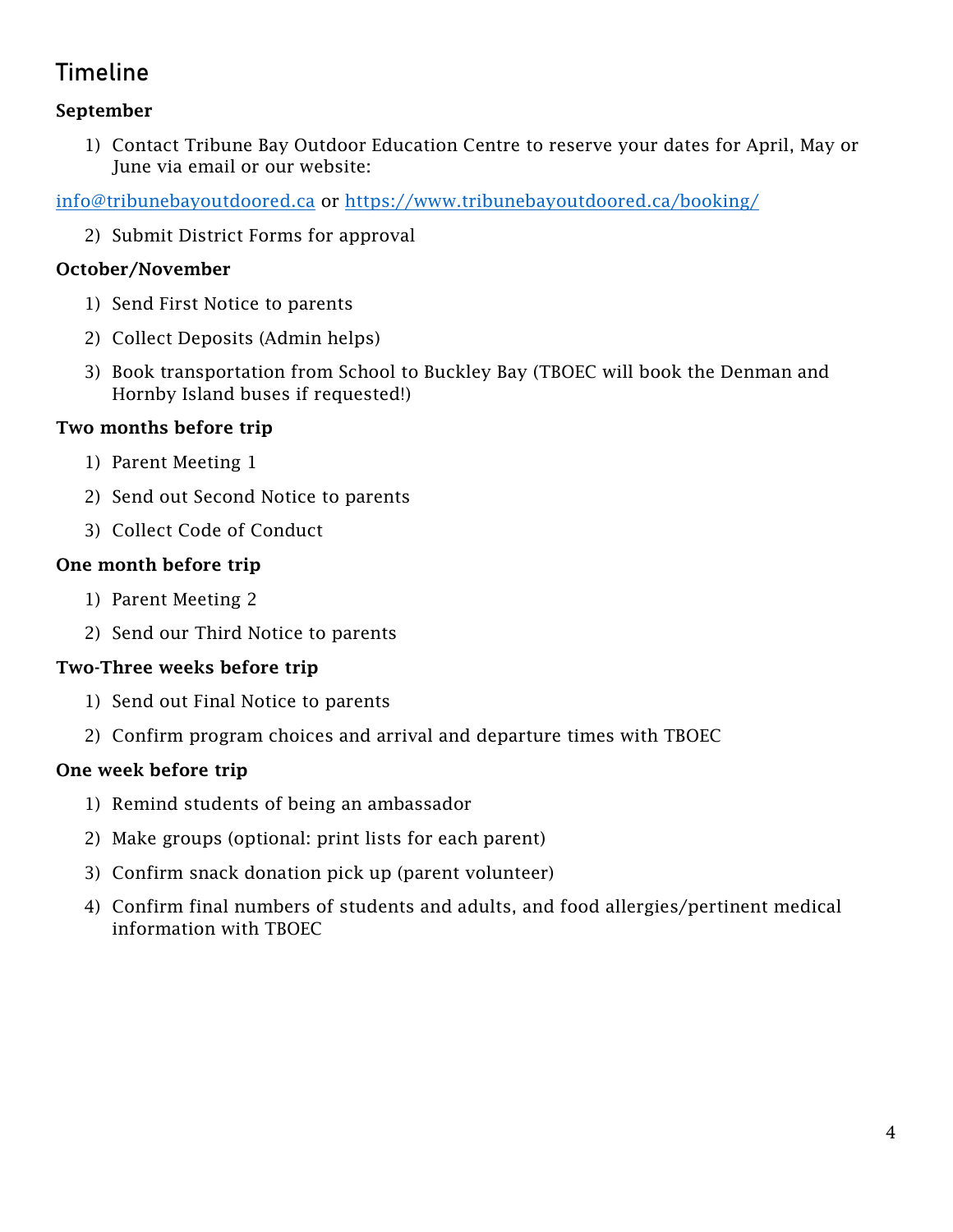# <span id="page-4-0"></span>District Specific Forms

\*These can also be found with help from your school administrators. See Attachment A for examples.

# School District 69 Forms

# For Teachers

Form SD69-FE02 Request for Approval of category 2 Field Experience, Overnight and/or Outside of Central Vancouver Island Area

Form SD69-FE03 Request for Approval of Category 3 Field Experience, Higher Risk and Outdoor Education Field Experience(s)

Form SD69-FE11 Category 3 Field Experience, Assessing Educator-in-charge/Leader Readiness Form SD69-FE14 Category 3 and/or Category 4 Field Experience, Educator-in-charge Checklist Form

Form SD69-FE15 Category 3 and/or Category 4 Field Experience, Educator-in-charge Planning Form

Form SD69-FE16 Category 3 Field Experience, Outdoor Education Site Selection Checklist

# For Parents

Form SD69-FE05 Parent/Guardian Consent and Acknowledgement of Risk Form Form SD69-FE06 Field Experience, Student Behaviour Expectations Contract

### School District 71 Forms

# For Teachers

Online versions: [http://learn71.ca/environmental-outdoor-learning-eol/forms-policy/sd71](http://learn71.ca/environmental-outdoor-learning-eol/forms-policy/sd71-forms/higher-risk-activities/) [forms/higher-risk-activities/](http://learn71.ca/environmental-outdoor-learning-eol/forms-policy/sd71-forms/higher-risk-activities/)

Proposal for Higher Care Off-site Activities/Travel Excursions Assessing Teacher/Leader Readiness for Higher Care Activities Checklist for Higher Care Activities

# For Parents

Parent/Guardian Informed Consent for Higher Care Activities

Student Health and Medical for Higher Care Activities/Travel Excursions

Volunteer Application for Higher Care Off-site Activities/Travel Excursions

Volunteer Consent and Acknowledgement of Risk for Higher Care Off-site Activities/Travel Excursions

Volunteer Health Form for Higher Care Off-site Activities/Travel Excursions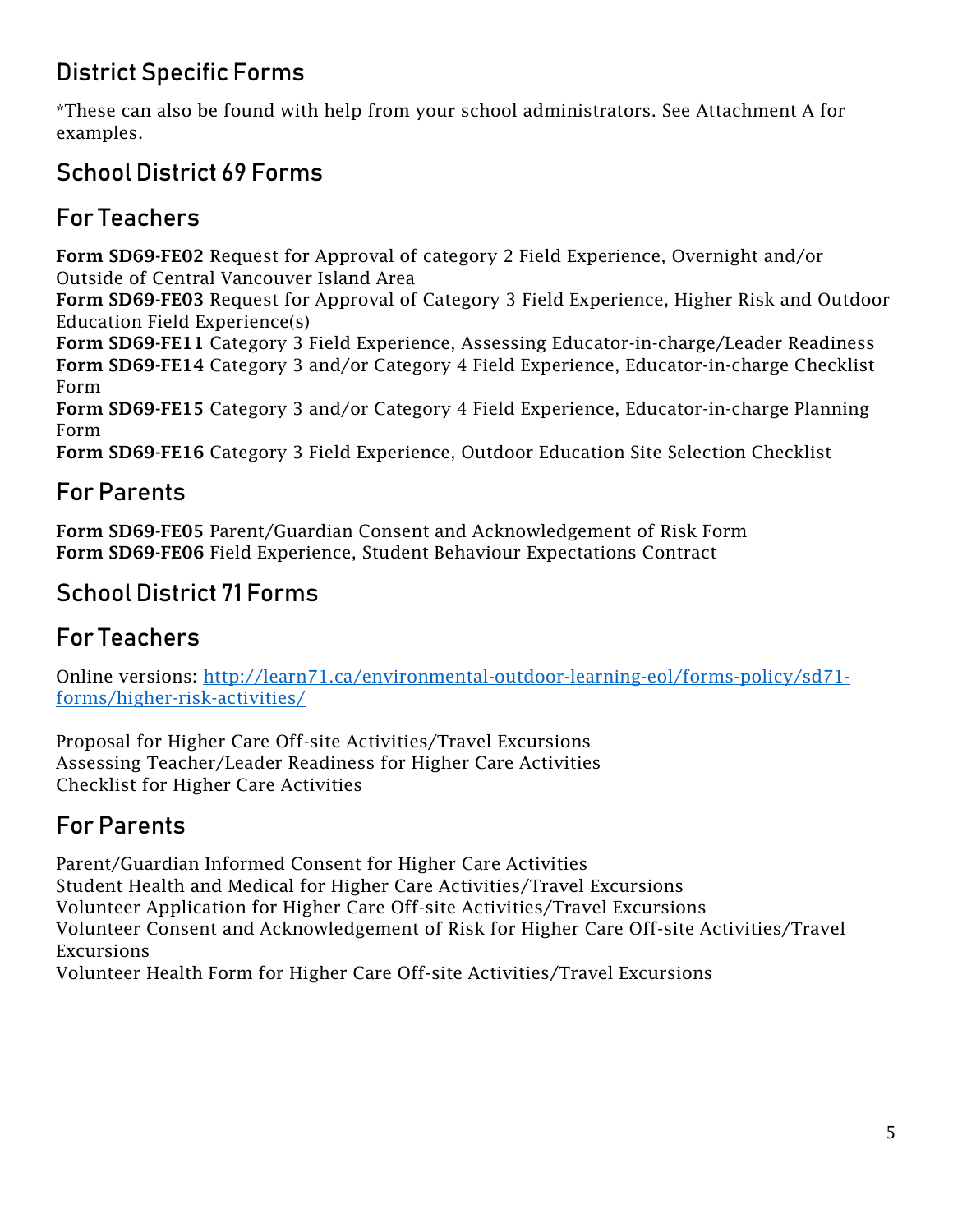# <span id="page-5-0"></span>Transportation – District Buses

Book buses with your specific district early, in September or October.

SD69: Fill out the Field Trip Transportation Form

SD71: Book with an approved charter company: [http://learn71.ca/environmental-outdoor](http://learn71.ca/environmental-outdoor-learning-eol/transportation/)[learning-eol/transportation/](http://learn71.ca/environmental-outdoor-learning-eol/transportation/)

### <span id="page-5-1"></span>Transportation – BC Ferries

British Columbia school groups travelling to TBOEC are given the BC STUDENT RATE (free) with a letter of authority from your school principal on original school letterhead, stating travel is for a school-sponsored event.

- 1. Write a letter on school letterhead containing:
	- Name of School and lead organizer
	- Purpose of trip
	- Date and time of travel to Hornby Island
	- Number of students under the age of 19 and average student age
	- Number of vehicles in the party
- 2. Fax letter to Buckley Bay Ferry Terminal at least one week before travel date (250) 335- 0028
- 3. Bring a hard copy of the letter with you to present to the ferry attendant

Teachers, escorts, and vehicles travel at full fare unless they purchase a BC Experience Card (it allows a discounted fare but a minimum of \$95 must be loaded on the card). Extra money left after the ticket purchase never expires and can be used on any route. It is recommended that groups purchase this card as the discount is significant. The BC Experience Card can be bought at the ticket kiosk.

• Exchange students/host students under 19 years of age (elementary or high school) enrolled in an educational program pursuant to the School Act (RSBC) or the Independent School Act (RSBC) are given the BC Student Rate. The School Act defines that the school is in BC and is funded by the BC Provincial Government.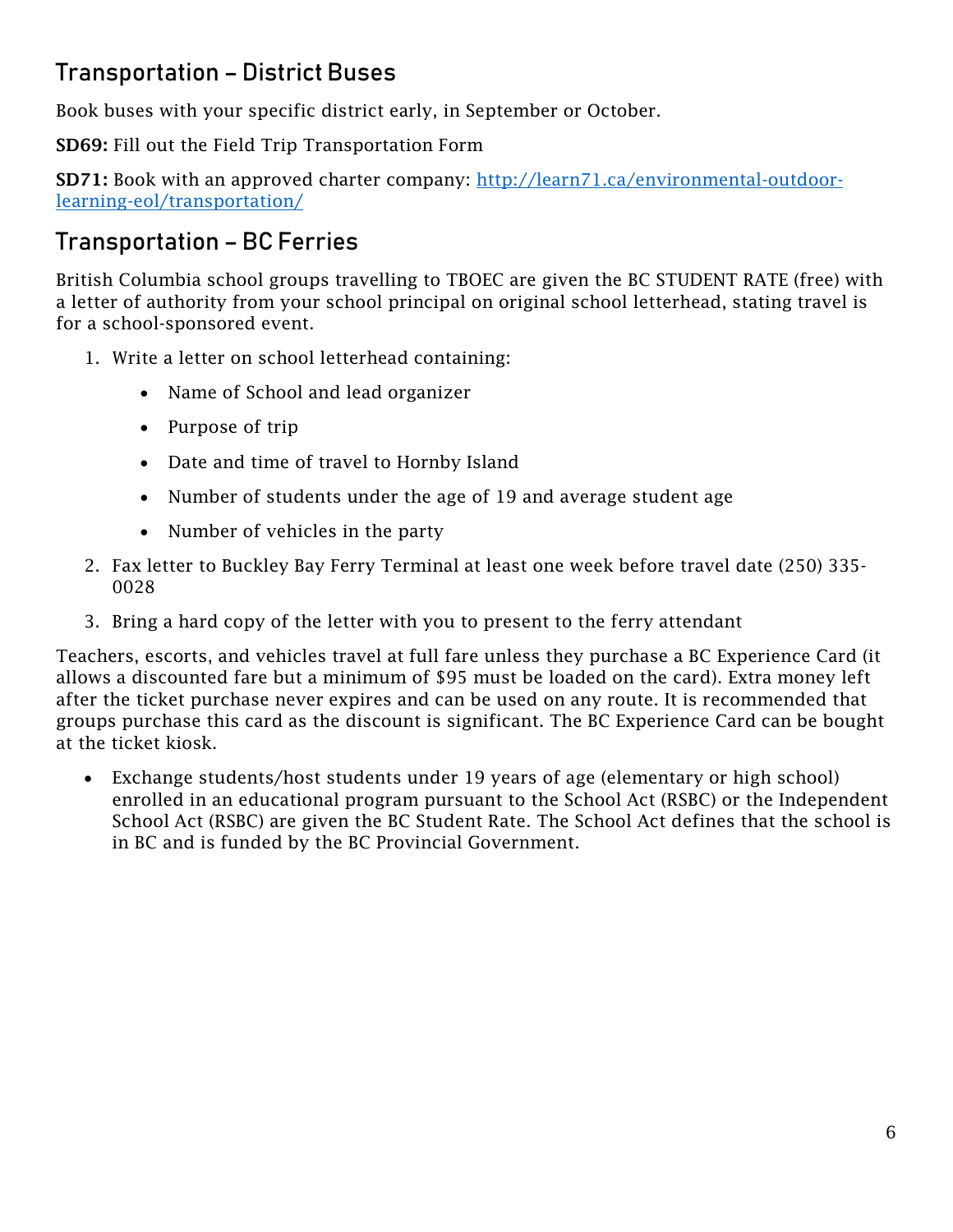# <span id="page-6-0"></span>Parent Information Package

A successful format for Springwood Elementary is four notices, spread out in the months after booking with TBOEC and before the trip. You may find a different format works better for your school. See below for some important reminders and see Attachment B for Examples.

# Notice 1

Includes:

- Dates of the trip
- Cost per student (state full cost now, but mention additional funds from other sources may be available i.e. fundraising)
- Description of the trip
- A deposit request of \$50 due before winter break. This assists with paying the required deposit to TBOEC.
- A heads up about future payment instalments or approximate date for final payment
- A call for volunteers (1:10 ratio)
- Thank you and note that more information will follow
- Deadline for returning the deposit form

### Notice 2

Includes:

- Reminder of dates, include departure time from school and arrival time back at school
- Notice of first parent meeting (all parents should go!) date, time, and location
- Note that the information package will be handed out at the parent meeting and that volunteers will stay for a few minutes longer to discuss details
- Call out for available gear and equipment can parents provide tents, tarps, and ropes (if applicable)? Can volunteers provide pick up trucks or vans to transport gear?
- Attached Criminal Record check notice for parent volunteers
- Consent form to loan equipment to students (tent, tarp, ropes if applicable). This is a good accountability measure for parents as well.
- Deadline to return the form.

# Notice 3

This is handed out at the first Parent Meeting. It includes:

- Map from your school to the Centre
- TBOEC Website and contact information
- TBOEC Information Package including packing list and medical/permission form. See Attachment E

# Notice 4 (Final Notice)

Includes:

- Final drop off and pick up times and dates
- Calendar of second parent meeting (for parent volunteers)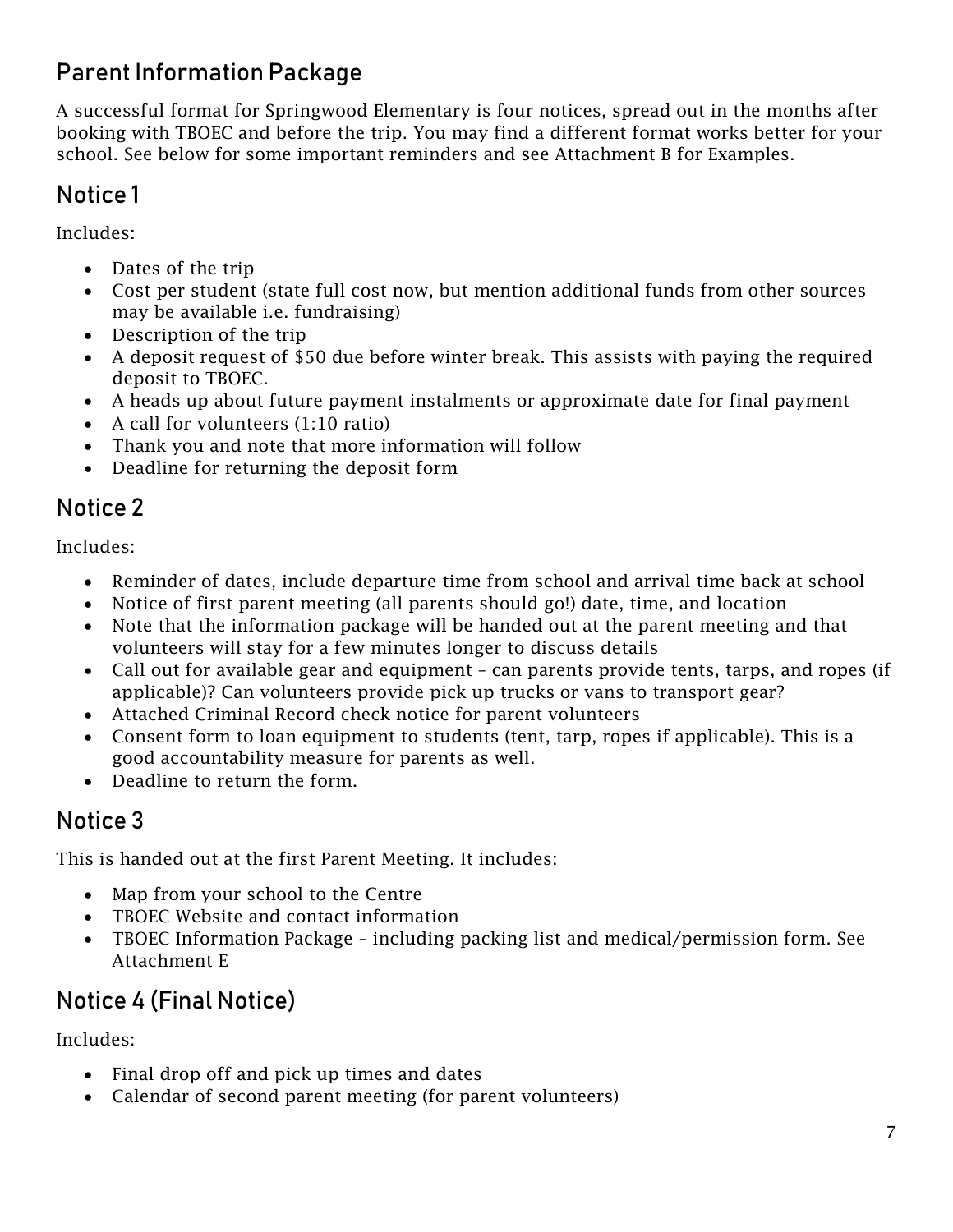- Notes about packing list: label everything, bring hats and sunscreen, raincoat, don't overpack, attach gear if possible (i.e. sleeping bags and backpacks tied together), pack sleeping bag in a labelled garbage bag in case of rain
- Request for baked goods (baked per school district policies such as in a food-safe kitchen) to be used as snacks between activities at TBOEC.
- Reminder to bring a bagged lunch for day 1
- Travel itinerary
- A second pick up and drop off times and dates
- Emergency contact for parents to get in touch with you

### Criminal Record Check Notice

DATE

Dear Parents/Guardians,

We are writing to remind you that **all volunteers accompanying students on an overnight** field trip must have had a criminal record check done by the RCMP. Please read the following, as it explains the rationale and the process. Again, this is a requirement for all parents volunteering for our \_\_\_\_\_\_\_\_\_\_\_ to \_\_\_\_\_\_\_\_\_\_\_\_ (date) trip to Hornby Island.

Criminal Record Checks – The School District has a policy which requires that school volunteers who have unsupervised access to children undergo a Criminal Record Check. This is a very simle and straightforward process. Application forms must be picked up at the school and then taken to the local RCMP detachment during office hours. At the time of application, a driver's license or other form of picture identification must be shown. The completed application will be processed and then be picked up by the applicant from the RCMP and returned to the school office. If the superintendent and the RCMP determine that the nature of the criminal offense is such that could put children at risk you will not be allowed to work as a volunteer. If it is determined by the assistant superintendent and the RCMP that the nature of the criminal offense is unrelated to the safety of the children, you will be permitted to work as a volunteer and only the assistant superintendent and the RCMP will know the nature of the offense. If you have any questions, comments or concerns about this item please call the school office.

We would like these applications into the RCMP no later than \_\_\_\_\_\_\_\_\_\_\_\_\_ so the forms can be processed in a timely manner. Thank you for your cooperation and support.

Sincerely,

TEACHER NAME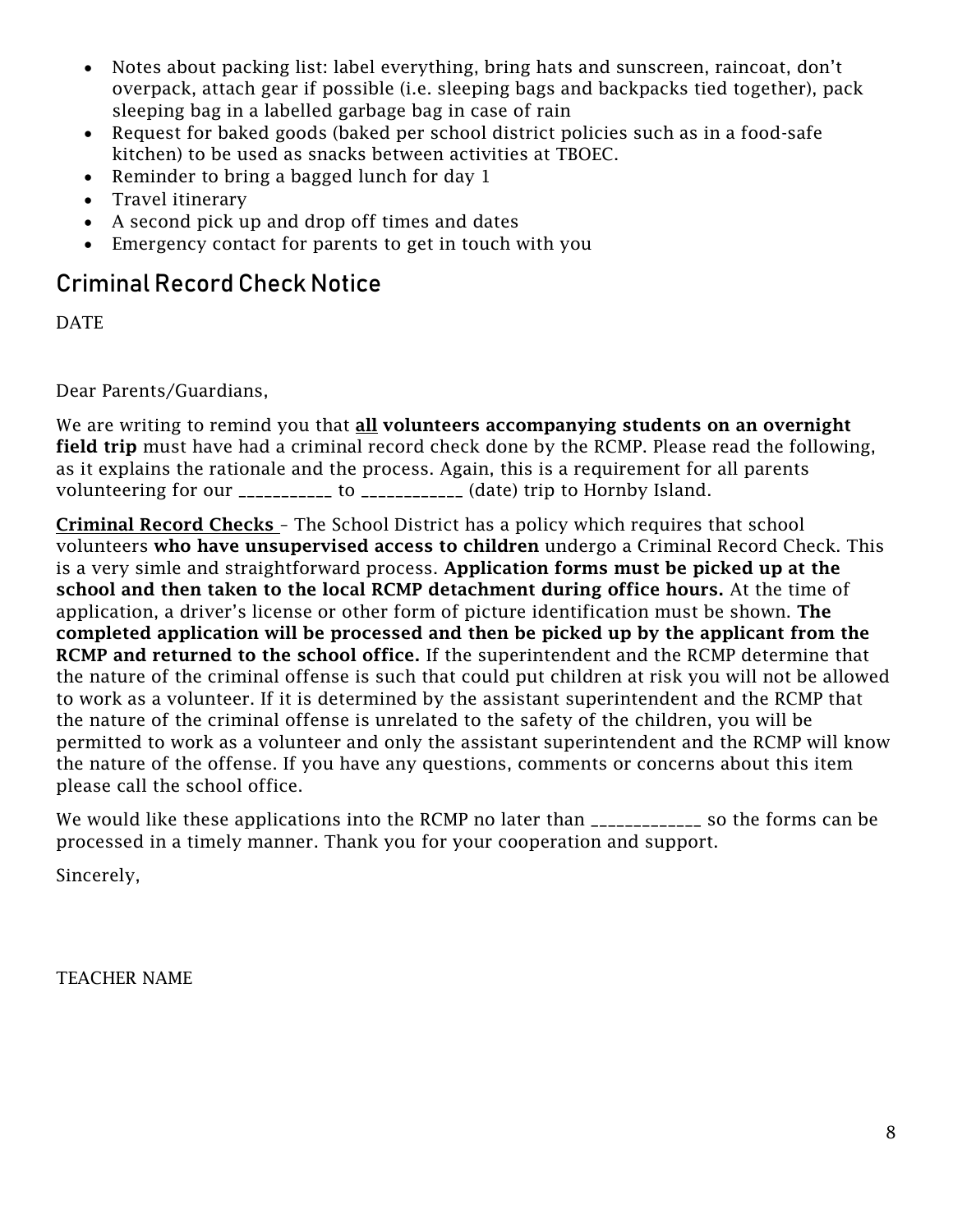# <span id="page-8-0"></span>Parent Meetings

It is recommended that you meet with your parent volunteers at least once. The benefit of two meetings is that you can meet with all parents first and answer or collect questions about the trip and make sure all parents get the necessary forms in the information package THEN meet with just the volunteers to give them further details. Meeting with the parent volunteers allows you to get to know/screen your chaperones to make sure they understand the expectations. At TBOEC, staff will do a parent safety meeting to review the site policies and expectations. Some key points for parent volunteers to know:

- Parents are required to be present and assist with all programs helping students with harnesses, pfds, being on time for activities, and assisting with behavior management
- Staff are highly trained and certified
- There is no smoking onsite, and alcohol is prohibited.
- The trip is about the students and creating positive memories. There are opportunities for more "vacation-style" trips to TBOEC in August.

### Parent Meeting 1

- 1. Thank you for coming and supporting this amazing opportunity for your children. This trip could not take place without the support of parents and parent volunteers.
- 2. This program offers an incredible experience for kids: they build lifelong memories, experience challenges, community building, and self-esteem building. It's 100% about the kids – fun, fair, and safe
- 3. TBOEC Motto: Take care of yourselves, others, and the environment
- 4. Staff are highly trained and certified
- 5. Activities will be chosen closer to the date of our camp
- 6. Activity groups will be assigned by teachers
- 7. Tenting (if applicable) please check equipment for rips or tears before coming to TBOEC, send an extra tarp
- 8. Snacks/Baked goods (if applicable)
- 9. Quiet time is from 10:00pm-7:00am as set by Tribune Bay Provincial Park. Campfire ends around 9pm each night, and it's important for parents to encourage students to brush teeth and get ready for bed right away in order to meet the 10:00pm quiet time. Parents will be tenting throughout the kids camping areas, so kids know where to go if they have an issue in the middle of the night. (If in cabins, 1-2 chaperones will be in each cabin). If students are awake before 7:00am, please encourage them to stay in their tents and read a book or lie quietly and try to get some more sleep. Students must stay in the camping area until everyone leaves to the Lodge for breakfast at 8:00am.
- 10.Special concerns?
- 11.Cost update on successful fundraising
- 12.What to bring (review the packing list)
- 13.Departure and arrival times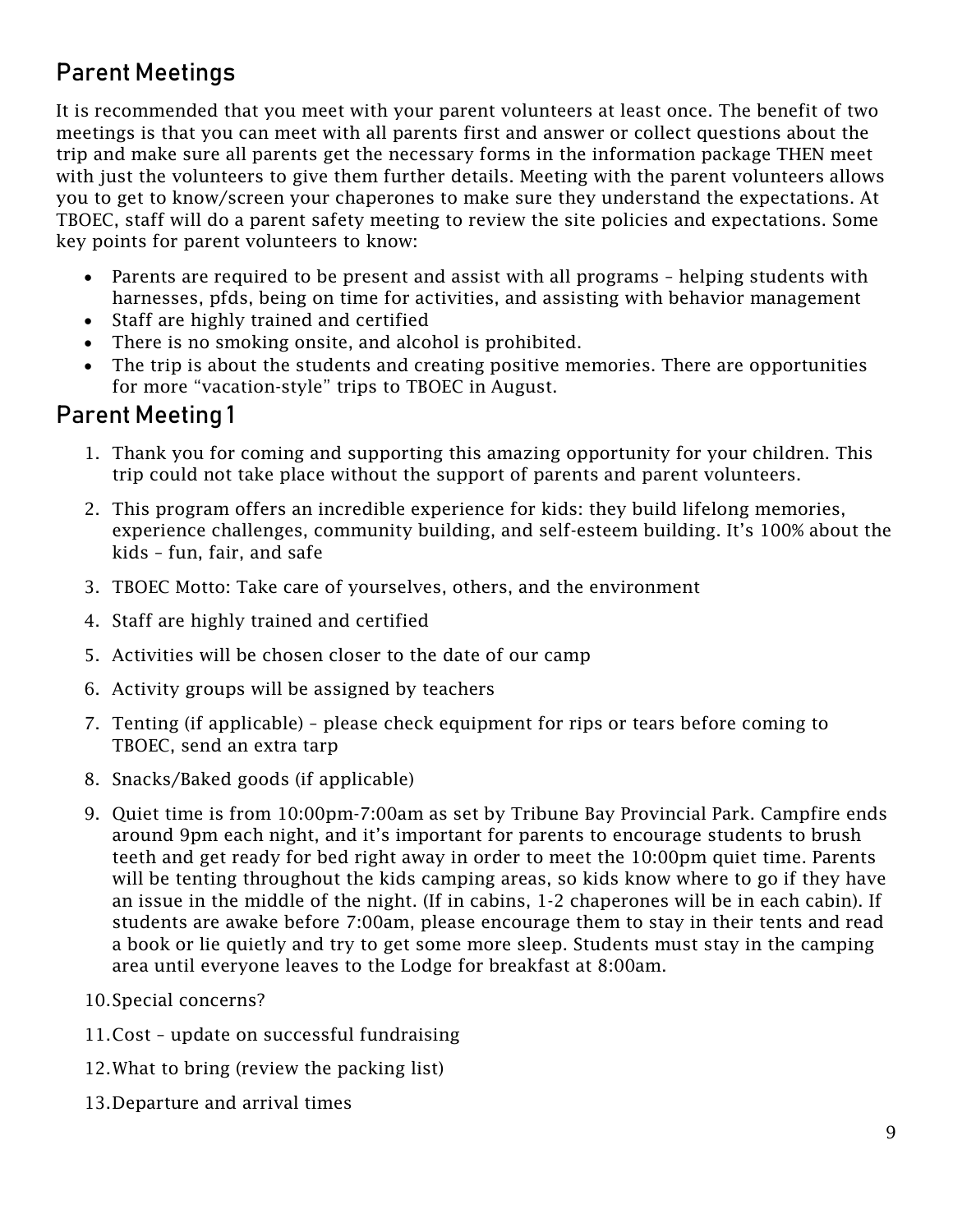14.Reminder of a BRIEF meeting with parent volunteers immediately after. Set next meeting date here!

### Parent Meeting 2

- 1. Review parent volunteers
- 2. Confirm who is driving a gear vehicle or carpooling
- 3. BC Ferries Experience Card
- 4. Time to arrive on school departure day
- 5. Depart at 8:00am \*confirm which ferry you need to be on as parents may arrive at the terminal early & should wait for the bus and teachers to arrive
- 6. Catch X ferry (usually 10:00am)
- 7. Unloading and setting up camp (TBOEC staff will be around to assist)
- 8. Groups skit ideas (if applicable)
- 9. Items to bring firewood? Axe? Lighters, propane lanterns, camp chairs, tents for yourself
- 10.Does anyone in the group have first aid training/certification?
- 11.Behavior concerns questions
- 12.Charge for volunteer parents
- 13.Criminal Record Checks please ensure the school office has a copy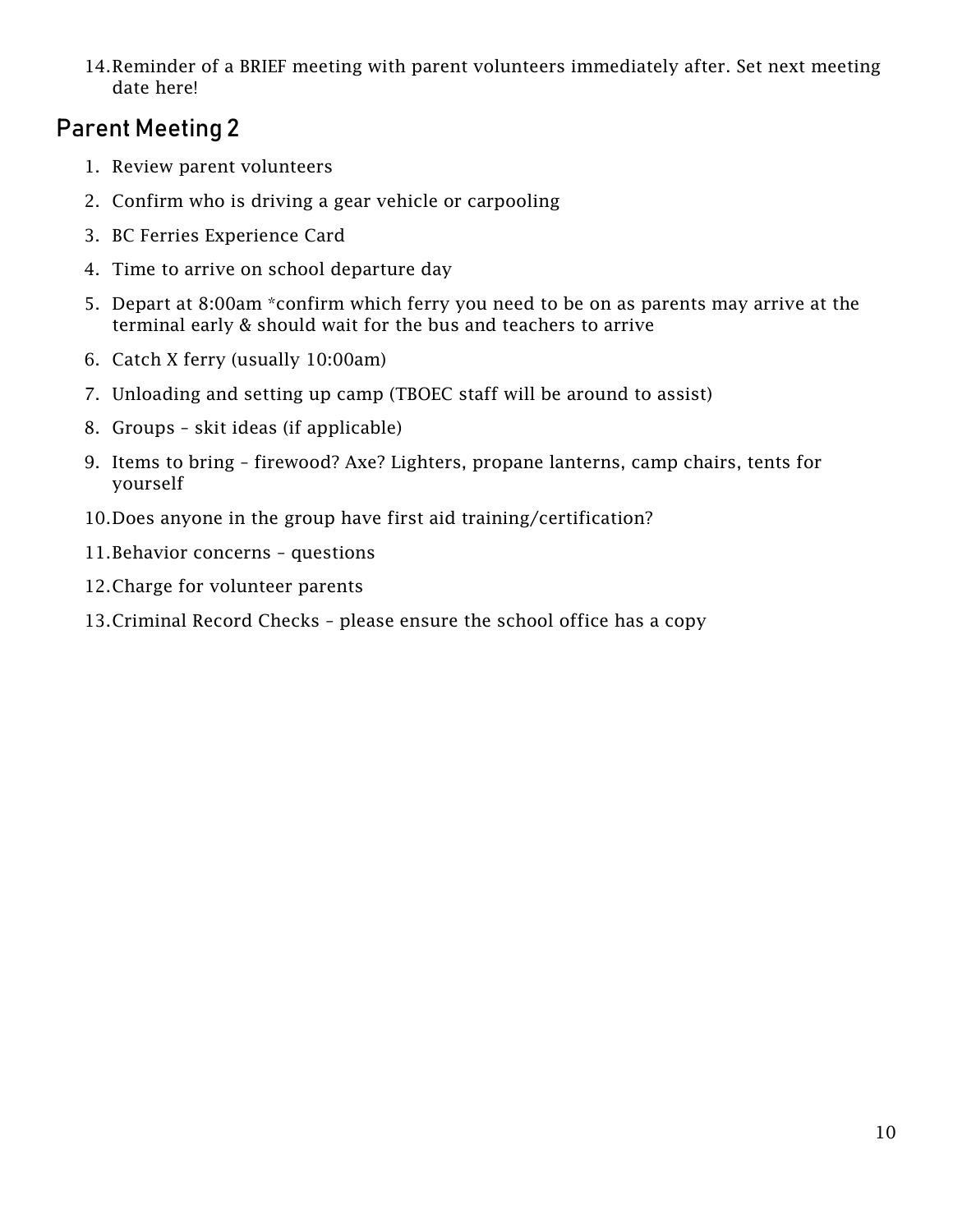## <span id="page-10-0"></span>Fundraising Strategies

Classrooms can fundraise for their trip to TBOEC! They do take time and energy, so the best approach is to find a parent volunteer (who may or may not be attending on the trip) to coordinate any fundraising opportunities. Check in with your PAC and get your school administrative team on board. See Attachment C for an example.

Some options are:

Raffle draw (requires a license from BC Gaming)

Example: Springwood Elementary did a raffle draw for a \$500 Gift Card to Save on Foods and set up booths at Canadian Tire, Tim Hortons, Save on Foods, and BC Liquor Store. They sold each raffle ticket for \$5.00 each and reduced their TBOEC cost by nearly \$100 per student!

#### Packing groceries

Connect with your local grocery store and ask if your class can bag groceries and set up a donation box at the end of each till.

Example: Cumberland Elementary partnered with Quality Foods to pack groceries during the weekends. This fundraiser has reduced the cost by \$70-80 per student for Cumberland Elementary!

How to prep: contact grocery store management early in the year (September) to ask about 2 weekends that students can help pack groceries. Most stores require 1 parent supervisor on shift with 4-5 kids. Grade 7 is the youngest that Quality Foods will work with.

Email parents 1 month before explaining the opportunity. Kids and parents can sign up for 2 hour shifts during opening hours. All money is divided among participants against their trip total, and parent supervisors get a half share for their child.

Teacher sets up in the morning and is on standby during the day to jump in if needed. Teacher also takes down at the end of the day.

#### Other options

DQ or Subway Coupon cards: Sell at \$10/card

### <span id="page-10-1"></span>Snack Donations

Tribune Bay Outdoor Education Centre provides you with 3 hearty meals per day, but some schools like to bring snacks along as well. Snacks can be stored at your cookshelter, where there is a room with shelving and a refrigerator. Please note that snacks take additional time between programs, so parent volunteers need to assist TBOEC staff in keeping kids organized and on time for their next activity.

There are a couple options if you do want to bring snacks:

Write to your local grocery store (on school letterhead). Springwood Elementary has success each year with snack donations. They write to Save on Foods requesting a donation of fresh fruit such as oranges and apples for their school trip.

Request that parents donate home baked goods in Tupperware or waterproof containers (made to school district policy, e.g. in a foodsafe kitchen).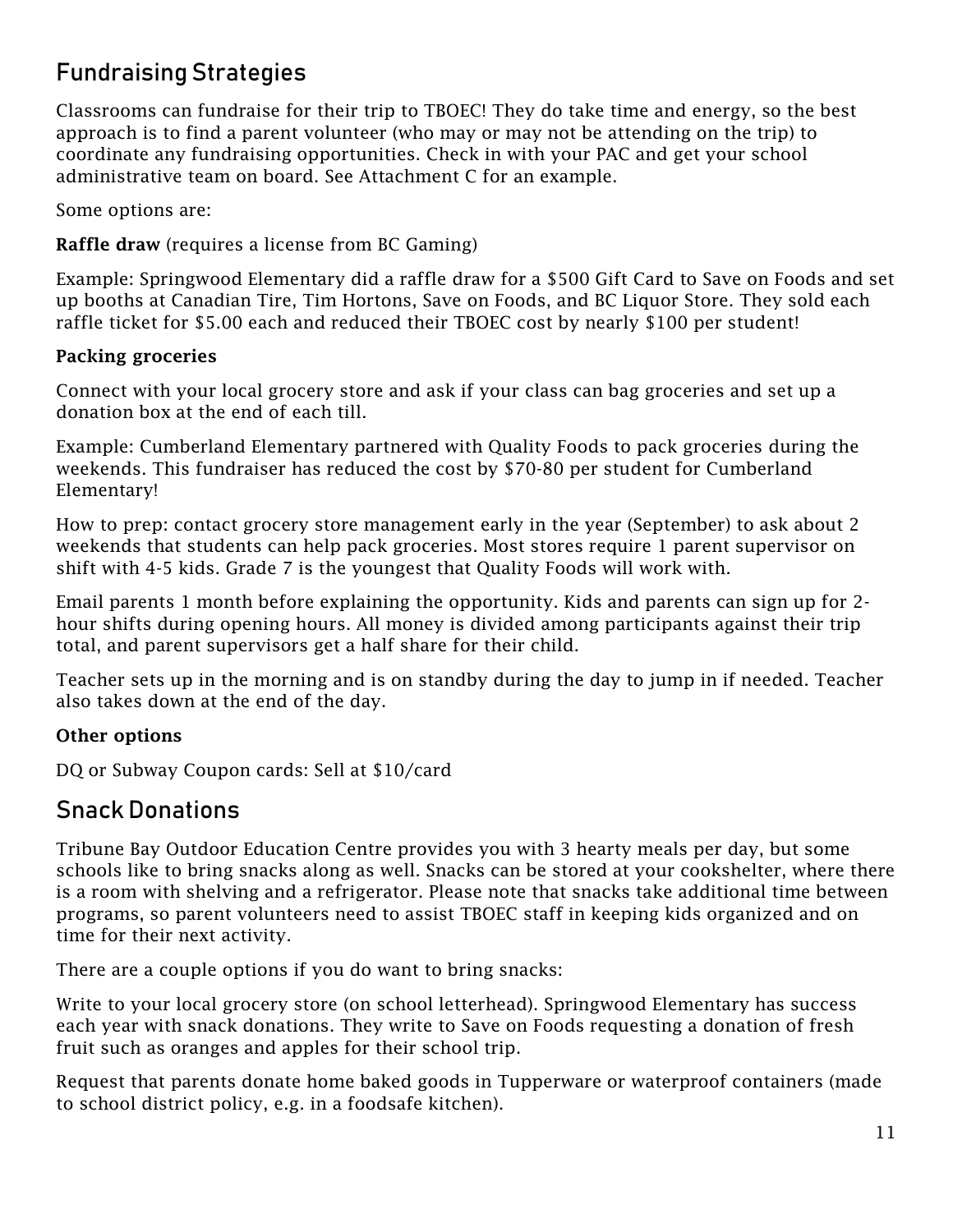# <span id="page-11-0"></span>Thank You Letters

Thank you letters are a great way to follow up with anyone who assisted in getting you and your class to Tribune Bay – and it's a great follow up activity where students can reflect on what they learned and the impact their trip had on them.

People to consider thanking:

Parent volunteers

BC Ferries

Organizations that donated snacks or other items

Parents that assisted in coordinating fundraising options

Tribune Bay Program Facilitators & Catering Staff (they LOVE mail from students)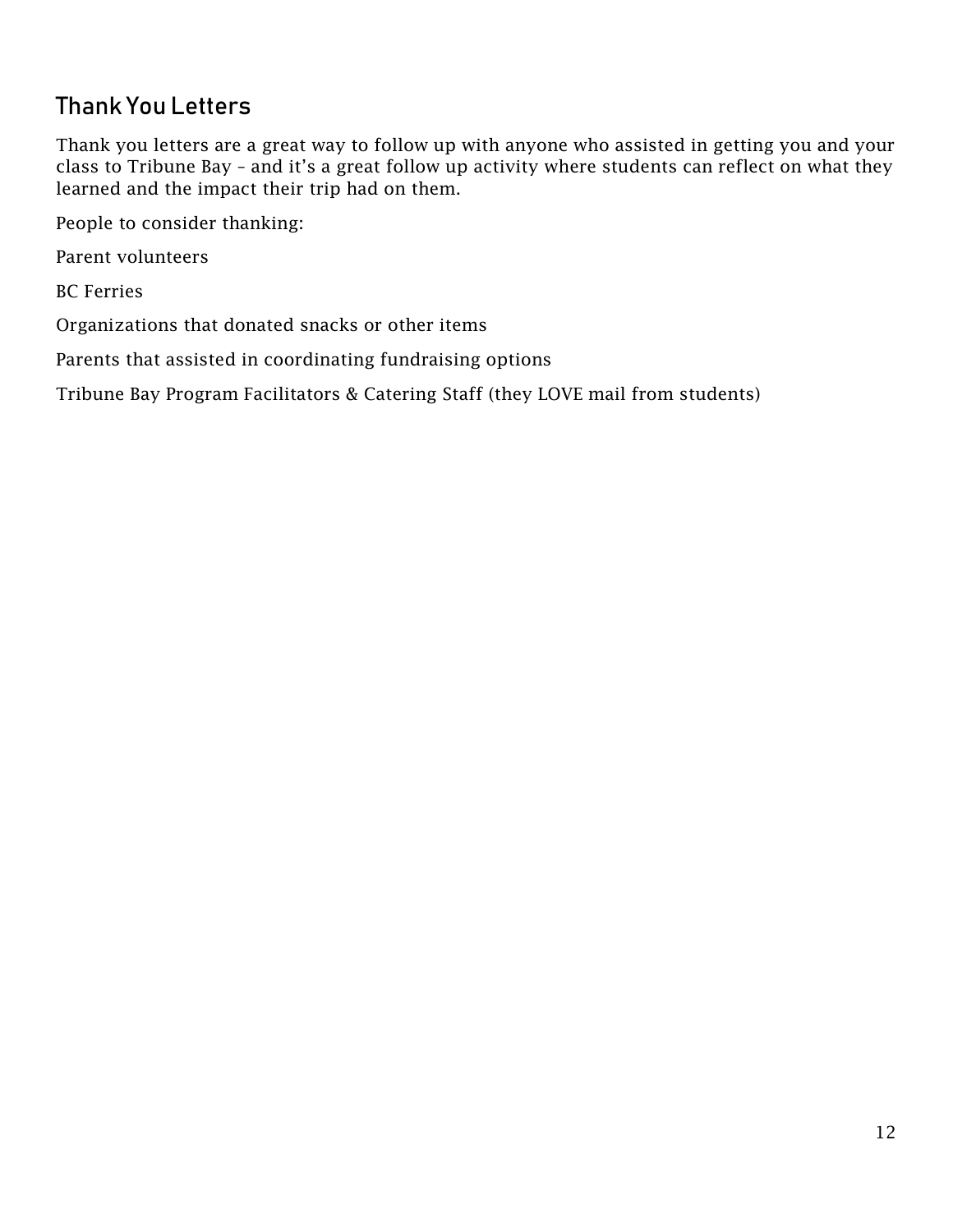### <span id="page-12-0"></span>Additional documents:

### <span id="page-12-1"></span>Attachment A - Sample Notices to Parents

### Add official school letterhead to the top of the following notices:

SD71 Sample letter to parents

Grade \_\_\_\_\_\_\_\_ Parents:

We are at the next stage in organizing the \_\_\_\_\_\_\_\_\_ trip to Tribune Bay Outdoor Education Centre on June 12-14. Please read this page carefully, complete, and return all the necessary forms and payments by **Monday, June 3.** Here is the basic itinerary of the trip:

#### June 12:

- Be at school at 8:30
- Load all gear into trucks, keep daypack for lunch.
- Leave by 9:00 for the 10:00 ferry to Denman with parent drivers to Buckley Bay.
- Kids walk on and off the ferry and are picked up by a bus on the other side
- Arrive at Tribune Bay and have fun

**June 13:** A full day of fun on Hornby Island

#### June 14:

- Morning activities
- Pack up
- Leave Hornby on the ferry
- Parent drivers to pick up from Buckley Bay ferry terminal at 1:00 PM

#### Here is your homework:

- Please keep this sheet and the packing list on the back (page 2) for your records. Help your child get all their gear organized
- Return the rest in one package:
	- o Complete, sign, and return the SD71 field trip form for HIGHER RISK outings (pages 3, 4, 5)
	- o Let us know if you can drive to Buckley Bay on June 12 or back on June 14 or lend us a tent (page 3)
	- $\circ$  Sign and discuss with your child the behaviour contract (page 6)
	- o Complete, sign, and return the Tribune Bay medical release, photo release, and permission to participate (page 7)
	- $\circ$  Please pay the fee of \_\_\_\_\_\_\_\_\_\_ by cash or cheque. If the fee is a financial burden on your family, please contact \_\_\_\_\_\_\_\_\_\_ and we will make alternate arrangements.

Thanks! YOUR NAME and CLASS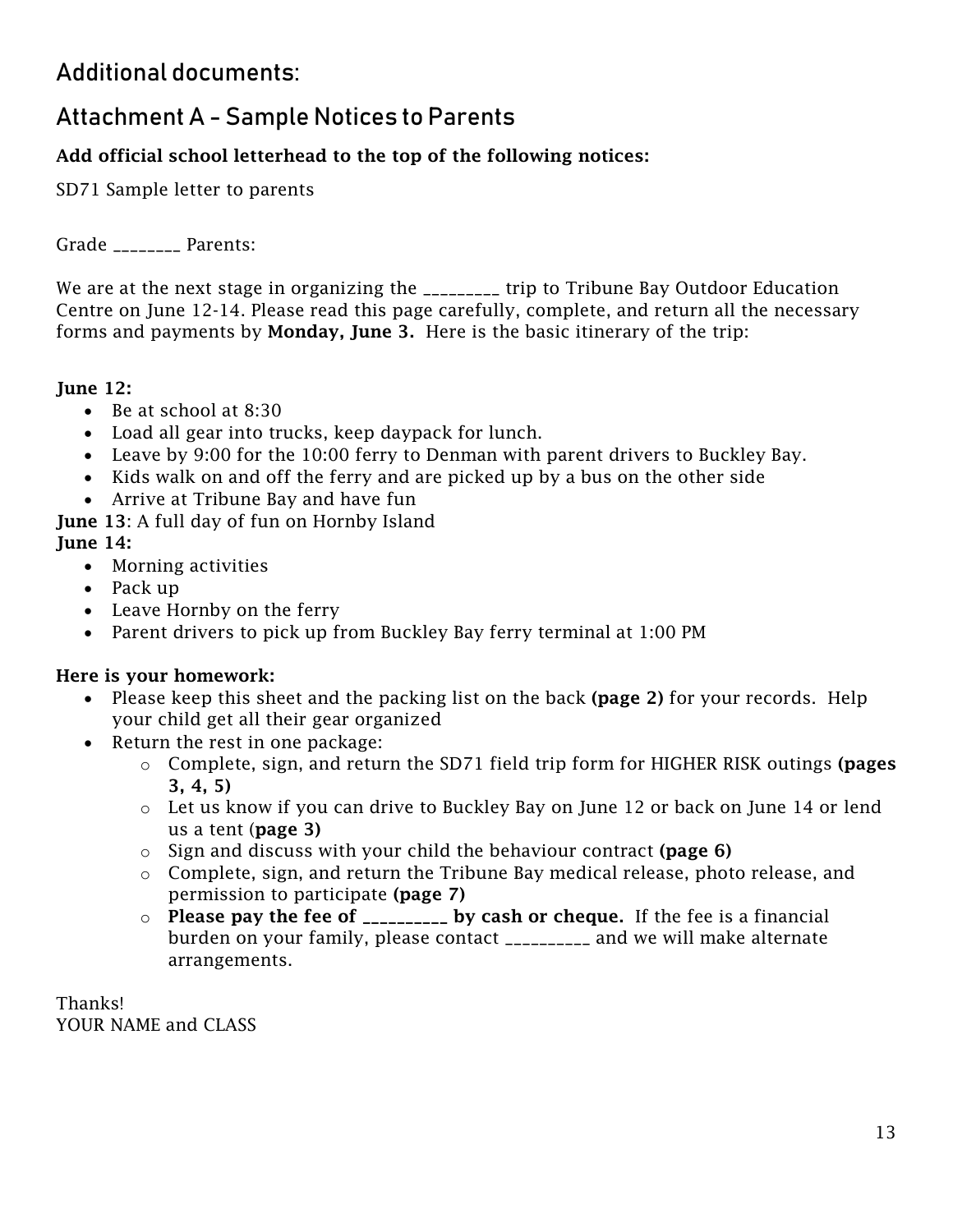SD71 Behaviour Contract

#### BEHAVIOUR CONTRACT

Student's Name: \_\_\_\_\_\_\_\_\_\_\_\_\_\_\_\_\_\_\_\_\_\_\_\_\_\_\_\_\_\_\_\_

If \_\_\_\_\_\_\_\_\_\_\_\_\_\_\_\_\_\_\_\_\_\_\_'s behaviour on the camping trip to Tribune Bay Outdoor Education Centre on Hornby Island is unacceptable and the supervisors feel that s/he should not continue with the group, I will arrange to have him/her picked up immediately and returned to Comox. Parents will be contacted so that satisfactory travel arrangements can be made, but parents will be responsible to pick the student up.

I have read the above and fully understand the consequences should I not live up to the school and camp rules.

Student Signature: \_\_\_\_\_\_\_\_\_\_\_\_\_\_\_\_\_\_\_\_\_\_\_\_\_\_\_\_\_\_\_\_\_\_

During the days of \_\_\_\_\_\_\_\_\_\_, I can be contacted at the following telephone numbers:

Home: \_\_\_\_\_\_\_\_\_\_\_\_\_\_\_\_\_\_\_ Cell: \_\_\_\_\_\_\_\_\_\_\_\_\_\_\_\_\_\_\_ Work: \_\_\_\_\_\_\_\_\_\_\_\_\_\_\_\_\_\_\_

If unable to contact me personally, please telephone the person(s) listed below.

\_\_\_\_\_\_\_\_\_\_\_\_\_\_\_\_\_\_\_\_\_\_\_\_\_\_\_\_\_\_\_\_\_\_\_\_\_\_\_\_\_ Telephone \_\_\_\_\_\_\_\_\_\_\_\_\_\_\_\_\_\_\_

\_\_\_\_\_\_\_\_\_\_\_\_\_\_\_\_\_\_\_\_\_\_\_\_\_\_\_\_\_\_\_\_\_\_\_\_\_\_\_\_\_\_\_\_\_\_

\_\_\_\_\_\_\_\_\_\_\_\_\_\_\_\_\_\_\_\_\_\_\_\_\_\_\_\_\_\_\_\_\_\_\_\_\_\_\_\_\_\_\_\_\_\_

\_\_\_\_\_\_\_\_\_\_\_\_\_\_\_\_\_\_\_\_\_\_\_\_\_\_\_\_\_\_\_\_\_\_\_\_\_\_\_\_\_ Telephone \_\_\_\_\_\_\_\_\_\_\_\_\_\_\_\_\_\_\_

Print Name of Parent/Guardian

Signature of Parent/Guardian Date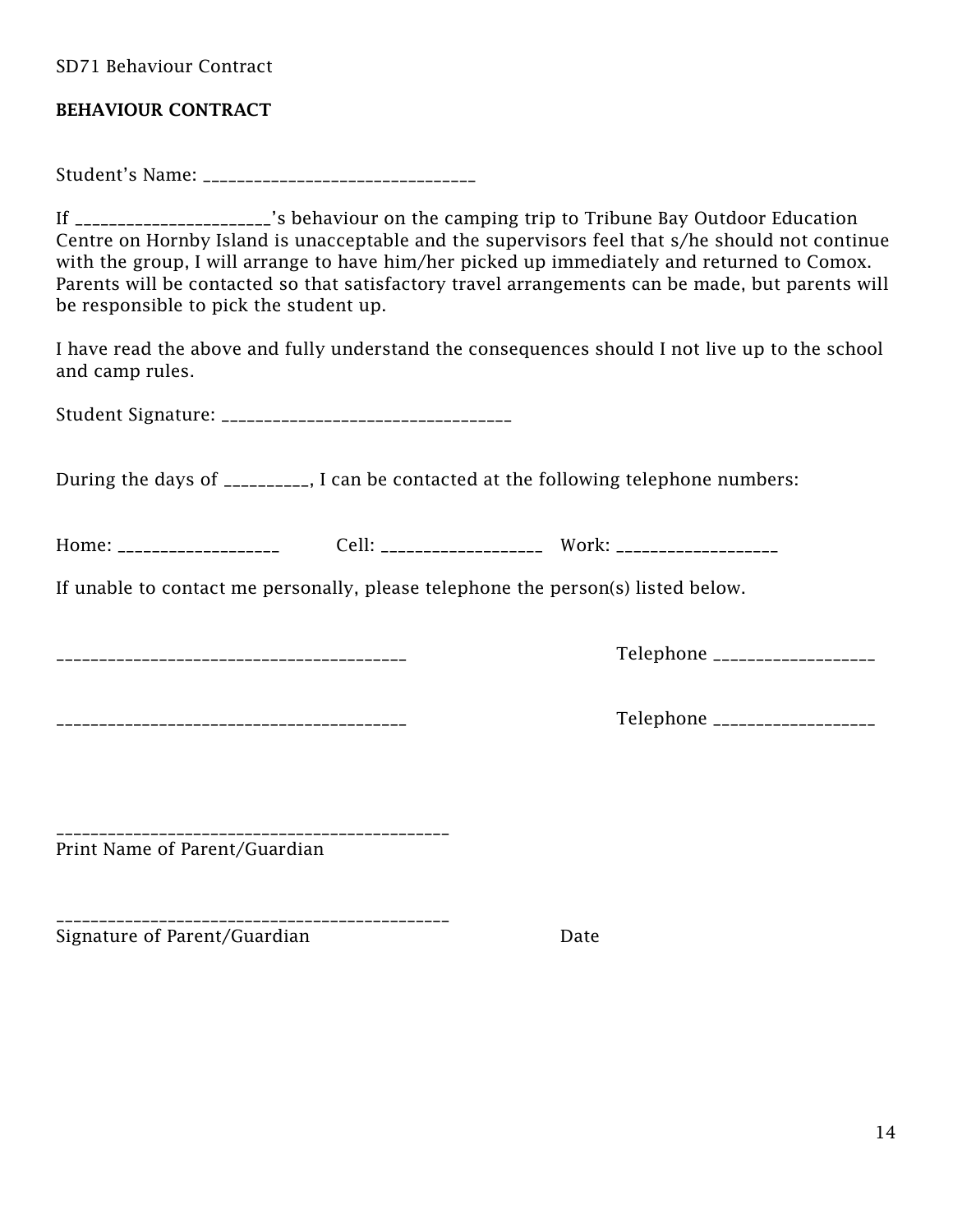DATE

Dear Parents/Guardians:

TEACHER NAMES' Grade \_\_\_\_\_\_\_\_\_\_ classes have scheduled a camping trip to the Tribune Bay Outdoor Education Centre on Hornby Island from \_\_\_\_\_\_\_\_\_\_\_\_\_\_\_\_ to \_\_\_\_\_\_\_\_\_\_\_\_\_\_. This is an excellent experiential educational opportunity for students. For more information on the program being offered, visit the Tribune Bay Outdoor Education Centre website: [http://tribunebayoutdoored.ca.](http://tribunebayoutdoored.ca/)

The cost of the field trip is approximately  $\frac{1}{2}$  per student. There may be some additional funds from other sources to help cover costs of students and transportation. There will be more information from your classroom teacher. However, at this time we are unsure what these amounts might be and how this will impact the cost reduction to students and parent volunteers.

This trip has taken place for our students for many years and provides each of them with memories that are sure to last a lifetime. The Tribune Bay Outdoor Education Centre prides itself with the quality of its facility and programs they run for students. We hope this is an activity that parents support and see as a valuable experience given the quality of the program. We are encouraging students to being saving for this field trip as soon as possible. This will ease the burden of securing the funds all at once.

We would ask that an initial instalment payment of \$50.00 be made by \_\_\_\_\_\_\_\_\_\_\_\_\_\_\_\_\_\_\_\_\_\_ so that we can pay the deposit for our camping dates. We will ask for two more instalments in the new year, likely by \_\_\_\_\_\_\_\_ with the balance due at \_\_\_\_\_\_\_\_\_\_. We would also accept full payment if preferred. Please contact your child's teacher is there is a concern regarding camp fees.

Our trip to Hornby Island is reliant on parent volunteers. Without the support of parent volunteers who are willing to spend the full 3 days with us this trip cannot happen. Please contact us directly if you are interested in volunteering with the camp itself or other planning details. All parents volunteering for this trip must submit a criminal record check to the school office well before the field trip dates. As the school year progresses, we will send additional letters with more details about the trip and the dates of parent meetings.

We would like to thank you in advance, for supporting our participation in this camping experience. Please contact us if you have any further questions.

Please fill out the bottom of this form and return it to your child's teacher by \_\_\_\_\_\_\_\_\_\_\_. If this is a financial hardship at this time, please contact \_\_\_\_\_\_\_\_ at the office.

Sincerely, TEACHER NAMES

FIELD TRIP DEPOSIT INFORMATION (to be signed and returned to the school)

| Date:                |          |
|----------------------|----------|
| <b>Student Name:</b> | Teacher: |
|                      |          |

### $\Box$  Yes, I have included the deposit of \$50.00

Payment made by cash or cheque (please circle one) & Please return this form by \_\_\_\_\_\_\_\_\_\_\_\_\_\_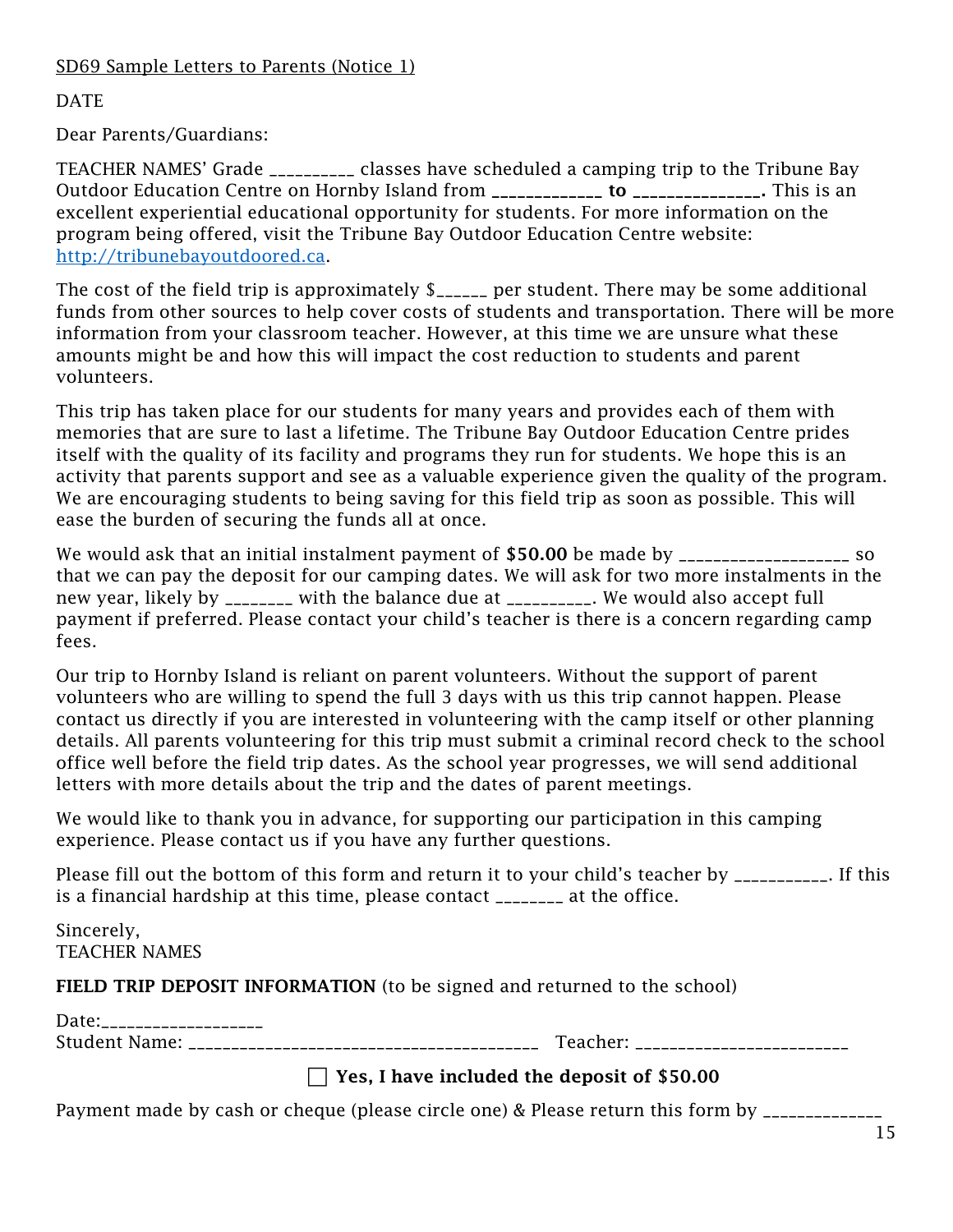DATE

Dear Parents,

We are looking forward to our trip to Tribune Bay Outdoor Education Centre and can now confirm the dates of \_\_\_\_\_\_\_\_\_\_\_\_\_\_\_\_\_\_ to \_\_\_\_\_\_\_\_\_\_\_\_\_\_\_\_\_\_\_\_\_. We will leave the school on the morning of \_\_\_\_\_\_\_\_\_\_\_\_\_ and return to the school on \_\_\_\_\_\_\_\_\_\_\_\_\_\_\_\_\_\_ at TIME.

It's time to start planning for the trip. We will have a short parent meeting for all parents on \_\_\_\_\_\_\_\_\_\_\_\_\_\_\_\_ at TIME in LOCATION. An information package for Tribune Bay Outdoor Education Centre will be distributed at this meeting. We're hoping to see all of you at this time. Please let us know if you are unable to attend. Parents interested in volunteering for the camp will be asked to stay a few minutes longer to discuss further details. We need X number of volunteers to have enough chaperones for a 1:10 ratio.

For our trip, we will need tents, tarps, and ropes. Please indicate below if you are able to provide any of these. We are also hoping that our **parent volunteers** can provide trucks or vans to assist with luggage transportation to and from Hornby Island. Please think about this and let us know at the parent meeting.

Thank you,

TEACHER NAME

\*See attached letter concerning criminal record checks for parent volunteers.

Note to parents: Accidents can be the result of the nature of the activity and can occur with or without any fault on either the part of the student, or the school board or its employees or agents, or the facility were the activity is taking place. By allowing my son/daughter to participate in this activity, I am accepting the risk of an accident occurring, and agree that this activity, as described above is suitable for my child.

I give consent for my child(ren) to use the equipment as outlined.

Signature of Parent/Guardian: \_\_\_\_\_\_\_\_\_\_\_\_\_\_\_\_\_\_\_\_\_ Phone No: \_\_\_\_\_\_\_\_\_\_\_\_\_\_\_\_\_\_\_\_\_\_\_\_\_\_\_

Name of Student: \_\_\_\_\_\_\_\_\_\_\_\_\_\_\_\_\_\_\_\_\_\_\_\_\_\_\_\_\_\_\_\_\_\_\_\_\_\_\_\_\_\_\_\_\_\_\_\_\_\_\_\_\_\_\_\_\_\_\_\_\_\_\_\_\_\_\_\_\_\_\_\_\_\_\_\_\_\_

| Item         | Quantity | Comments (size, colour) |  |
|--------------|----------|-------------------------|--|
| Tent         |          |                         |  |
| <b>Tarps</b> |          |                         |  |
| <b>Ropes</b> |          |                         |  |

Please return this form by \_\_\_\_\_\_\_\_\_\_\_\_\_\_\_\_\_\_\_\_\_\_\_.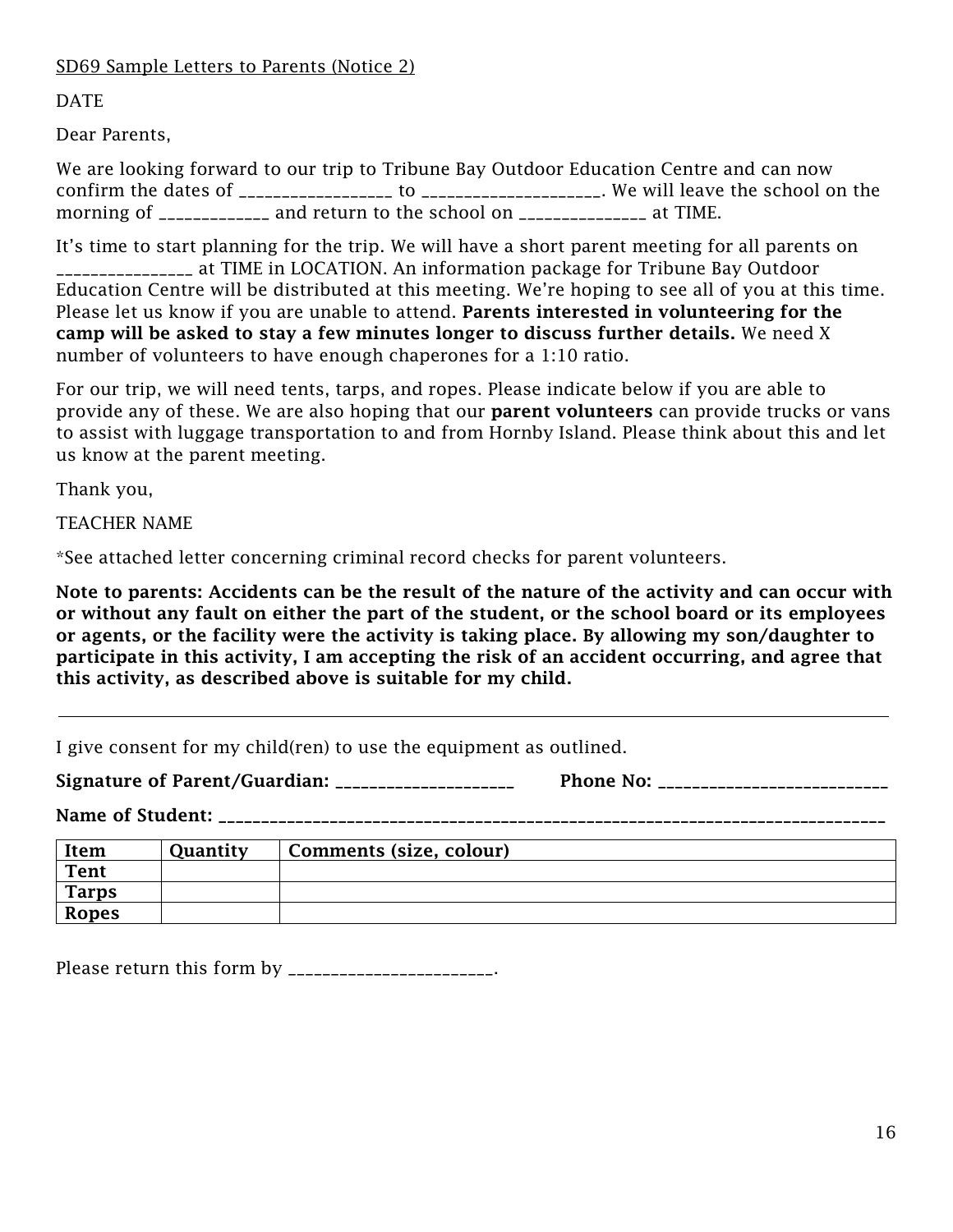SD69 Sample Letters to Parents (Notice 3)

#### Contains the Information Package (Attachment D)

#### SD69 Sample Letters to Parents (Notice 4)

Dear Parents:

This is a final reminder for our trip to Tribune Bay Outdoor Education Centre on Hornby Island. Please have your child at the back of the school by TIME on DATE OF DEPARTURE. We hope to board the bus by TIME. Our estimated time of arrival back at school is TIME on DATE OF ARRIVAL.

#### *Calendar*

### Parent Meeting for Volunteers is \_\_\_\_\_\_\_\_\_\_\_\_\_\_\_ at TIME and LOCATION.

Day before departure: Check the clothing list. Be sure to label everything. Please remember to include a sun hat and sunscreen. To ensure that we can carry everything, please keep bags to a reasonable size. Do not over-pack. If sleeping gear and clothes packs could be attached it will make packing and unpacking more manageable. It also ensures that things don't get lost. It is a good idea to put the sleeping gear into a garbage bag in case of rain. Label the outside of the bag clearly. COME PREPAPRED FOR RAIN!

We hope you've had a chance to check that all parts are there and that you have labelled you equipment. It would be a good idea to practice setting up the tent with your child so we won't experience difficulty at the Centre.

Date of departure: Send muffins and cookies (from a foodsafe kitchen as per school policy) to school. Thank you to the parents who are contributing these goodies for our camp snacks. Students are to bring all their labelled gear. Remember to send a bagged lunch today to be eaten at Tribune Bay. See you at the school by EARLY DROP OFF TIME.

Travel Itinerary: Bus to BC Ferries/Buckley Bay travelling then to Denman Island. TBOEC Chartered Bus will pick up students at Denman Island to transfer them to BC Ferries to Hornby Island where they will be picked up by a second Chartered Bus. The same process will be reversed for returning to school.

Date of arrival: Please remember to make arrangements to pick up your child and their equipment at school at EARLY PICK UP TIME.

#### We wanted to thank all our volunteers for their help. We couldn't have done this trip without you.

Hoping for good weather,

#### TEACHER NAMES

Note: In case of Emergency, you can contact your teachers at Tribune Bay Outdoor Education Centre, (250) 335-0080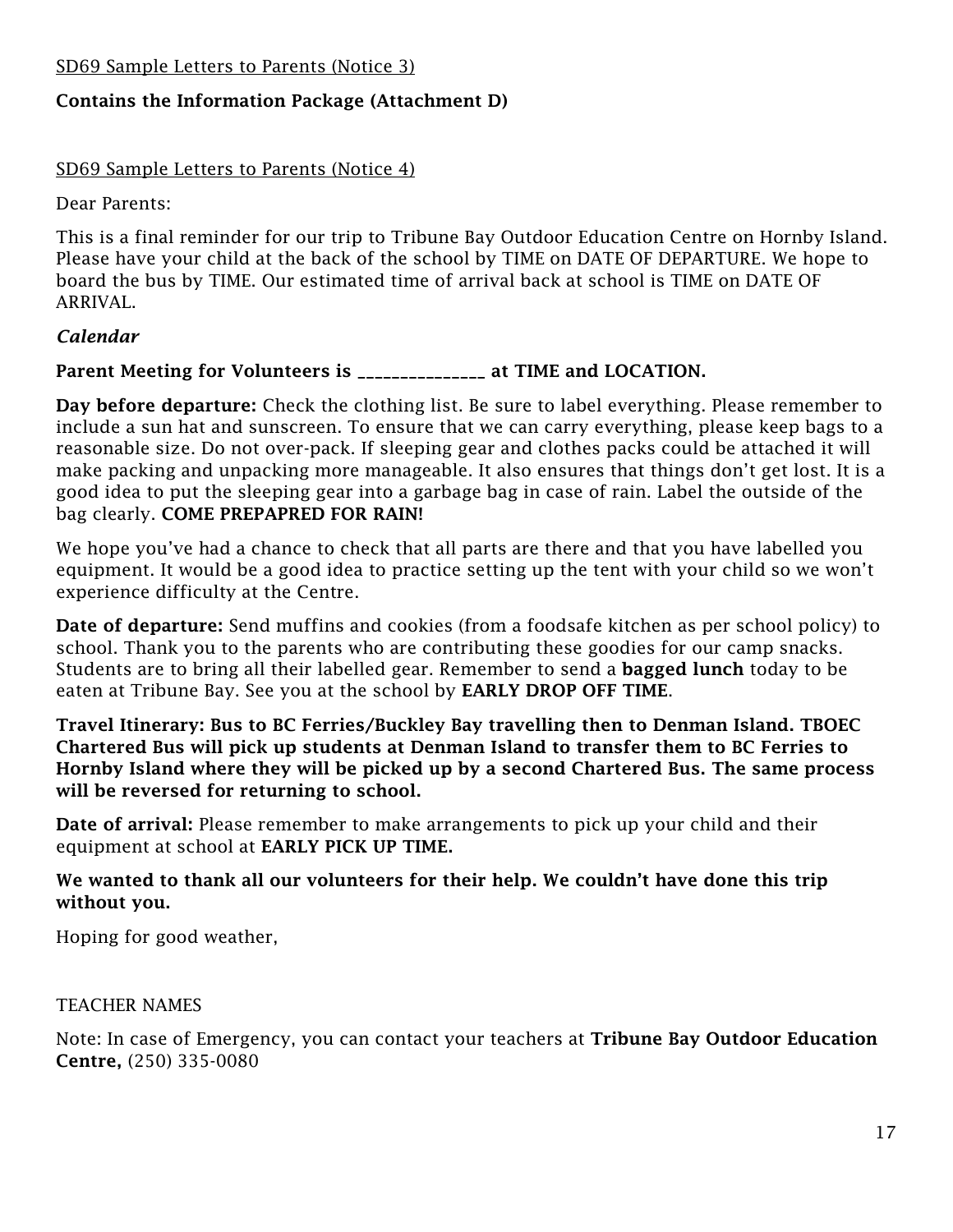# <span id="page-17-0"></span>Attachment B - Sample Fundraising Form

SD69 Sample Fundraising Letter for a Raffle Draw

### Tribune Bay Outdoor Education Centre 2020 Trip Fundraiser

Starting \_\_\_\_\_\_\_ through to \_\_\_\_\_\_\_\_\_\_ the classrooms attending the Hornby trip this spring will again have the opportunity to raise money towards the total cost of their trip by fundraising and selling raffle tickets for a "\$500 Gift Card to Save On Foods". In 2017, families volunteered to raise over \$XXXX which after expenses was close to \$XX off per kid. In 2018, we were more successful and raised over \$XXXX to reduce the cost by \$XX per kid. In 2019, we sold all our raffle tickets and raised over \$XXXXX! We strive to make that happen again this year BUT WE NEED YOUR HELP.

In order to get started and make sure we have all classrooms on board, each classroom will need a MINIMUM OF 2 KEY PEOPLE that will be the "GO-TO" person for that class. I (NAME OF PARENT VOLUNTEER FUNDRAISING COORDINATOR) will be the overall contact and "GO-TO" person for tickets, money, additional questions & setting up fundraising at Save On. They key contact person for each class will work with me & be responsible for their classroom tickets & any additional fundraising ideas, such as scheduling group sales, etc. We are very open to anyone who would like to step up & take on a different location. It would require contacting the store manager & receiving approval & then setting up raffle selling dates.

WHO: All students and families from the classes going to Tribune Bay can participate in selling tickets. Tickets can be sold to family, neighbours, coworkers, community members, etc. WHAT: \$5.00 raffle ticket for a change to win a \$500.00 Gift Card to Save On Foods WHEN: \_\_\_\_\_\_\_ to \_\_\_\_\_\_. Draw to be on \_\_\_\_\_\_\_\_, winner will be contacted by phone WHY: The fundraiser targets the whole community of \_\_\_\_\_\_\_\_\_\_\_\_ rather than just other families at school.

HOW: PAC will be managing the gaming license for the classrooms to participate in this fundraiser to adhere to BC Gaming Guidelines. 100% of the profit goes to the Trip Fundraiser.

YOUR ACTION: Please return the bottom of this letter by \_\_\_\_\_\_\_\_\_\_\_ indicating your commitment to participating. Each classroom needs 2 designated key people in order to move forward. Tickets will be available \_\_\_\_\_\_\_. The option to check out tickets in packs of 10 will be available upon your signature request below showing you take full responsibility for the tickets. Because this is a BC Gaming event, it is important that all unsold tickets, stubs & money are accounted for. Thank you for your support!

| Students Name:___________________________________ | Classroom:______________________________    |
|---------------------------------------------------|---------------------------------------------|
| Parents Name: ___________________________________ | Parent Signature: _________________________ |
|                                                   | Parents Number:__________________________   |

Sign me up for: (Please check all that apply to you) PLEASE RETURN BY \_\_\_\_\_\_\_\_\_\_\_\_\_\_\_\_\_\_\_\_\_\_\_

 $\Box$  I am available to be a key contact for my child's classroom

I would like to sell raffle tickets on behalf of my child, I take responsibility for the raffle tickets/money I am assigned & agree to have all unsold tickets, stubs & money returned to the classroom on or before \_\_\_\_\_\_\_\_\_\_\_\_\_\_.

Ticket #s assigned: Ticket #s assigned: Date sent home: Signature:

 $\Box$  I am available to volunteer on one, or more, of the upcoming weekend day(s) for a group classroom fundraiser sale outside Save On (dates TBA).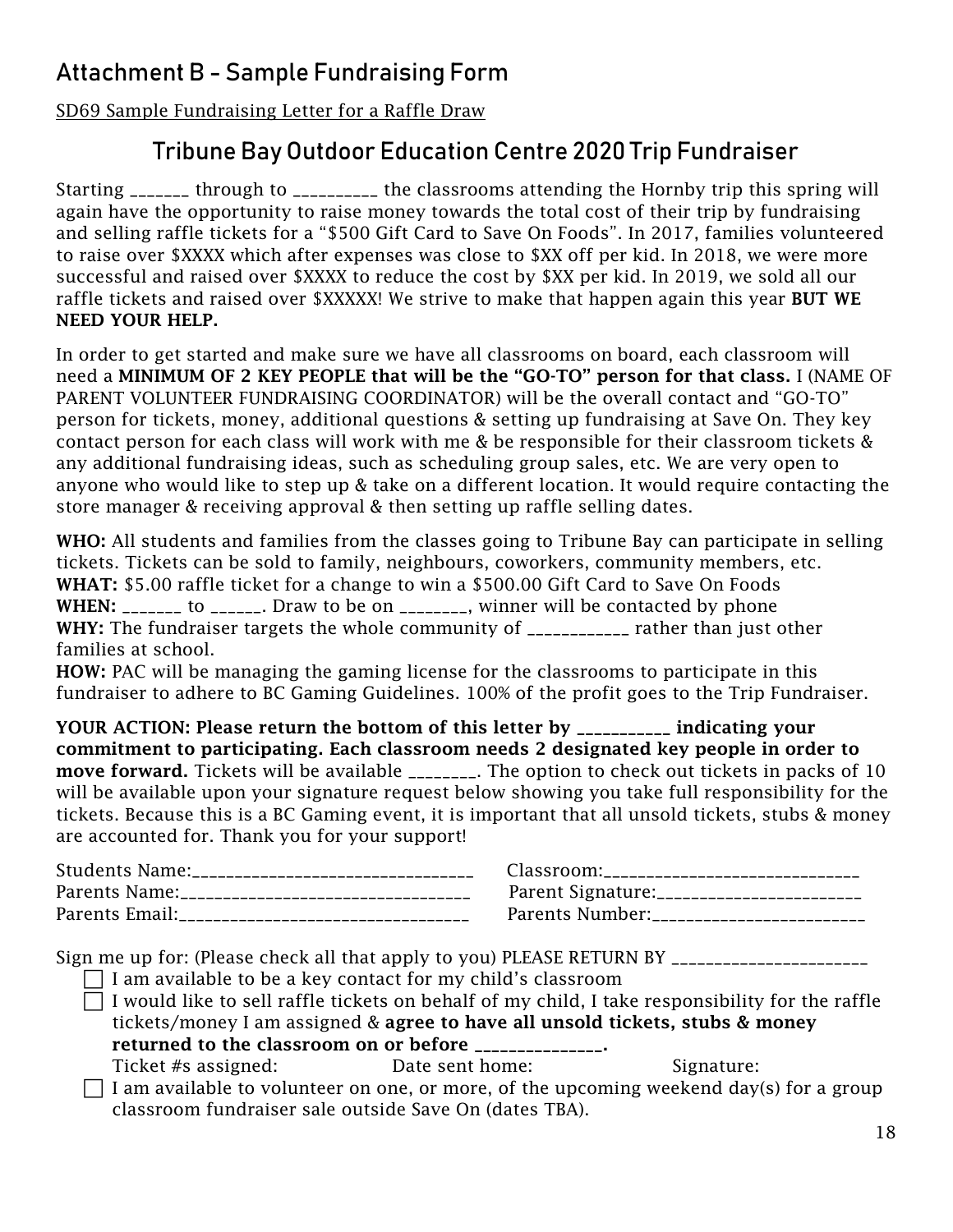# Parent Volunteer/ Fundraising Incentive Funds

We understand that there is a great deal of expense incurred to families who have a child attending the Tribune Bay Outdoor Education Centre educational trip on Hornby Island, especially if both you and your child are going. It is for this reason that we would like to continue to offer incentives for parents who intend to go on the trip. Please note, volunteer forms will accompany this form & the first fundraising weekend begins \_\_\_\_\_\_\_\_\_\_\_. Below will be the list of weekends assigned to each class. If you are planning to go on the Hornby trip & would like to participate in the volunteer incentive program, please fill out the information & return to your child's teacher ASAP. This form, along with the additional volunteer form MUST be returned to class by \_\_\_\_\_\_\_\_\_\_. It has been a challenge in the past to have enough volunteers to help sell tickets, so if you can spare any time please let your child's teacher know. The fundraiser works best with a group of 3 to 6 kids/families.

Contacts:

Overall fundraising management: NAME & EMAIL

Teacher 1 Contacts: NAME & EMAIL, NAME & EMAIL

Teacher 2 Contacts: NAME & EMAIL, NAME & EMAIL

\*If you would like to become a key contact, please indicate as such on the other volunteer form.

DATES and LOCATION and TIME of Fundraising Day 1

DATES and LOCATION and TIME of Fundraising Day 2

DATES and LOCATION and TIME of Fundraising Day 3

DATES and LOCATION and TIME of Fundraising Day 4

#### Commitment:

- For every 2-hour slot the parent volunteer signs up for with the class contact & participates alongside their child for the 2 hour committed slot, \$20 of that days profit will be applied toward the parent volunteer trip balance. You may sign up for a maximum total of X 2-hour slots for a maximum of \$X off the balance owing. We need a minimum of 1-2 parent volunteers per time slow (depending on the amount of kids at each fundraising station)
- Money is not transferable to your child's balance but is intended to benefit the parent participating and volunteering for the trip.
- In order to participate, you must return this form to class by \_\_\_\_\_\_\_\_\_\_

 $\Box$  YES, I intend to go on the 2-night trip to Tribune Bay & would like to participate in the parent incentive fundraiser. Please check your class dates above and circle your availability. PLEASE RETURN FORM to the class by \_\_\_\_\_\_\_\_\_\_\_\_\_\_\_\_\_\_.

| Students Name: _____________________    | Classroom: _________________________   |
|-----------------------------------------|----------------------------------------|
| Parents Name:_______________________    | Phone Number: ____________________     |
| Parents Email: ________________________ | Parents Signature:____________________ |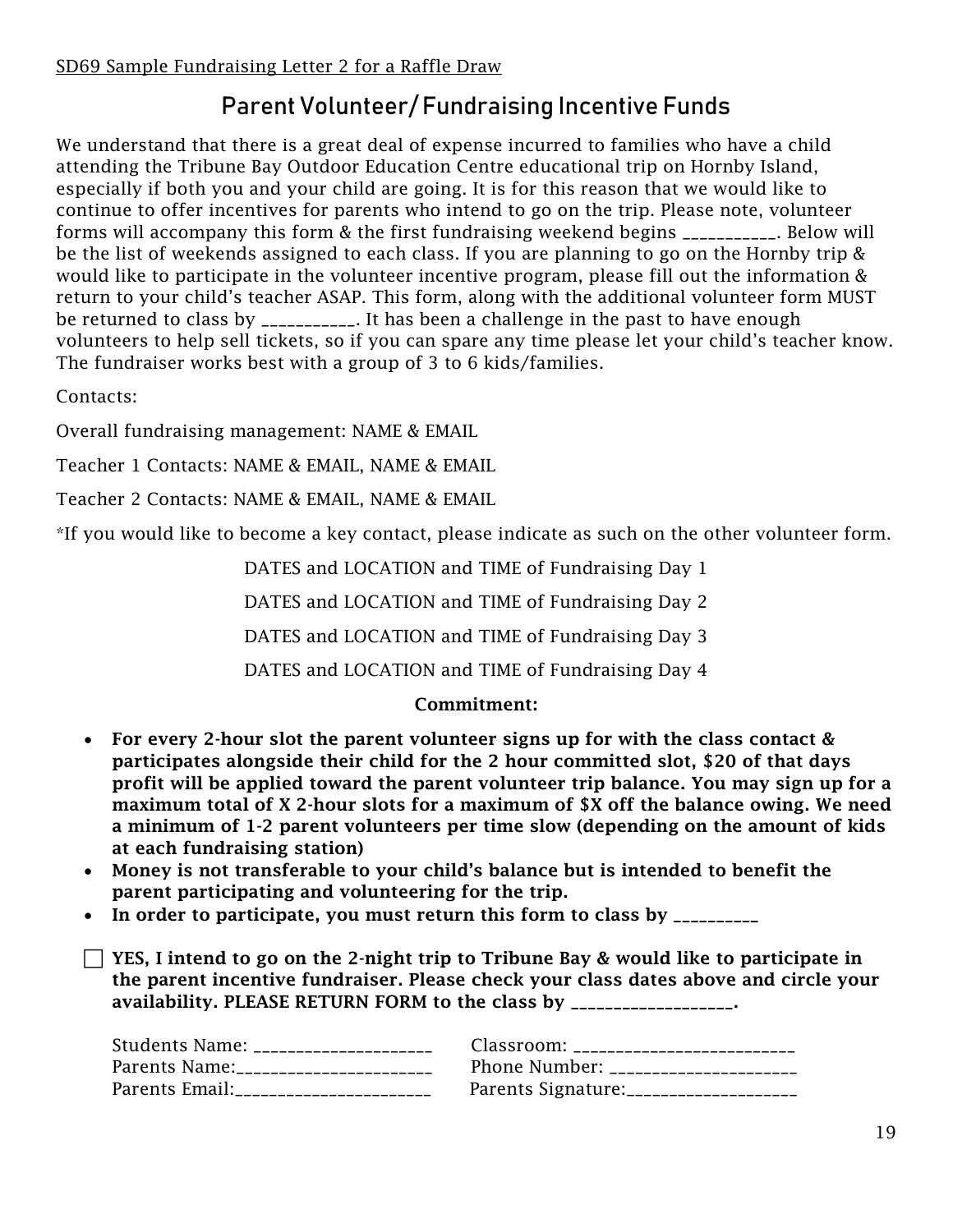# <span id="page-19-0"></span>Attachment C - Tribune Bay Outdoor Education Centre Rates

#### Basic Site Fee

\$62.00 pp/day or overnight up to 24 hours + GST The rate includes full programming from Centre staff, camp site, camp support equipment and facilities

#### Exceptions

\$42 pp/night or day for one supporting adult per 10 youth. The rate includes: full programming, a camp site and camp support equipment and facilities (helping Tribune staff supervise during program is required for this rate). Any additional adults are charged full rate.

\$12 pp/night or day site rate for Special Aids who are needed to support participating challenged youth (i.e. behavior or care aide, interpreters, EA).

Extras (in addition to our basic site fee)

Catered meals - \$17.00 pp/night +GST (3 meals: dinner, breakfast, lunch)

Minimum charge of 20 people, menu upgrades available, contact us for details.

Cabins/Dorms/Yurts - \$10.00 pp/night +GST

Bus Transport from Buckley Bay - \$375 round trip (group must look after gear transport to the Centre) \*Subject to availability.

Camping Site for your group (includes your own cook shelter with a food storage room complete with a refrigerator, propane stove, picnic tables, wash-up area, outhouse toilets, your own beach access path, campfire circle and tenting area).

If you are staying overnight, you are charged by the night (up to 24 hours), not day. I.e. Monday to Wednesday is two nights (in by noon & out by noon). However, single day programs are available at the same rate.

Booking Information. To book a site and program at the Centre, you will need to fill out a booking form and send in a deposit to hold your spot (available on-line or via email or fax).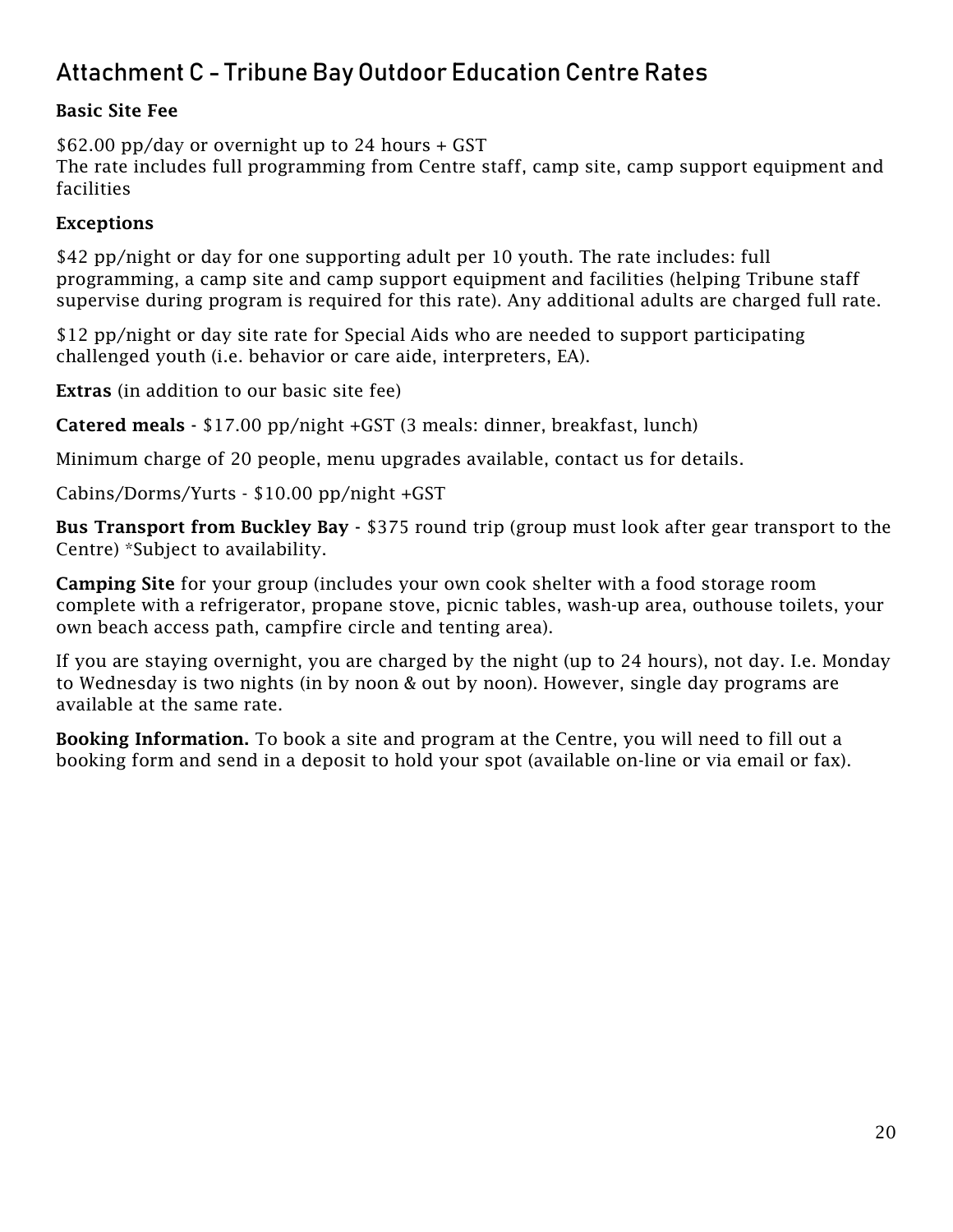## <span id="page-20-0"></span>Attachment D - Tribune Bay Information Package

The Tribune Bay Outdoor Education Centre is a large piece of spectacular waterfront property located within Tribune Bay Provincial Park on Hornby Island. The Comox Valley (SD71) and Qualicum (SD69) School Districts jointly hold a permit for the express purpose of offering outdoor education to youth. The Centre is operated by the non-profit Tribune Bay Outdoor Education Society.

#### Contact Us:

Tribune Bay Outdoor Education Centre 6050 St John's Point Rd. Hornby Island, BC V0R 1Z0

Phone: (250) 335 0080 Fax: (250) 335 0890 Email: [info@tribunebayoutdoored.ca](mailto:info@tribunebayoutdoored.ca) Website: tribunebayoutdoored.ca

#### Staff:

Alex Ortwein, Program Manager Kate Ortwein, Business Manager Bonnie Hughson, Office Administrator Ian Graboski, Program Coordinator Plus an incredible complement of Program Facilitators, Catering and support staff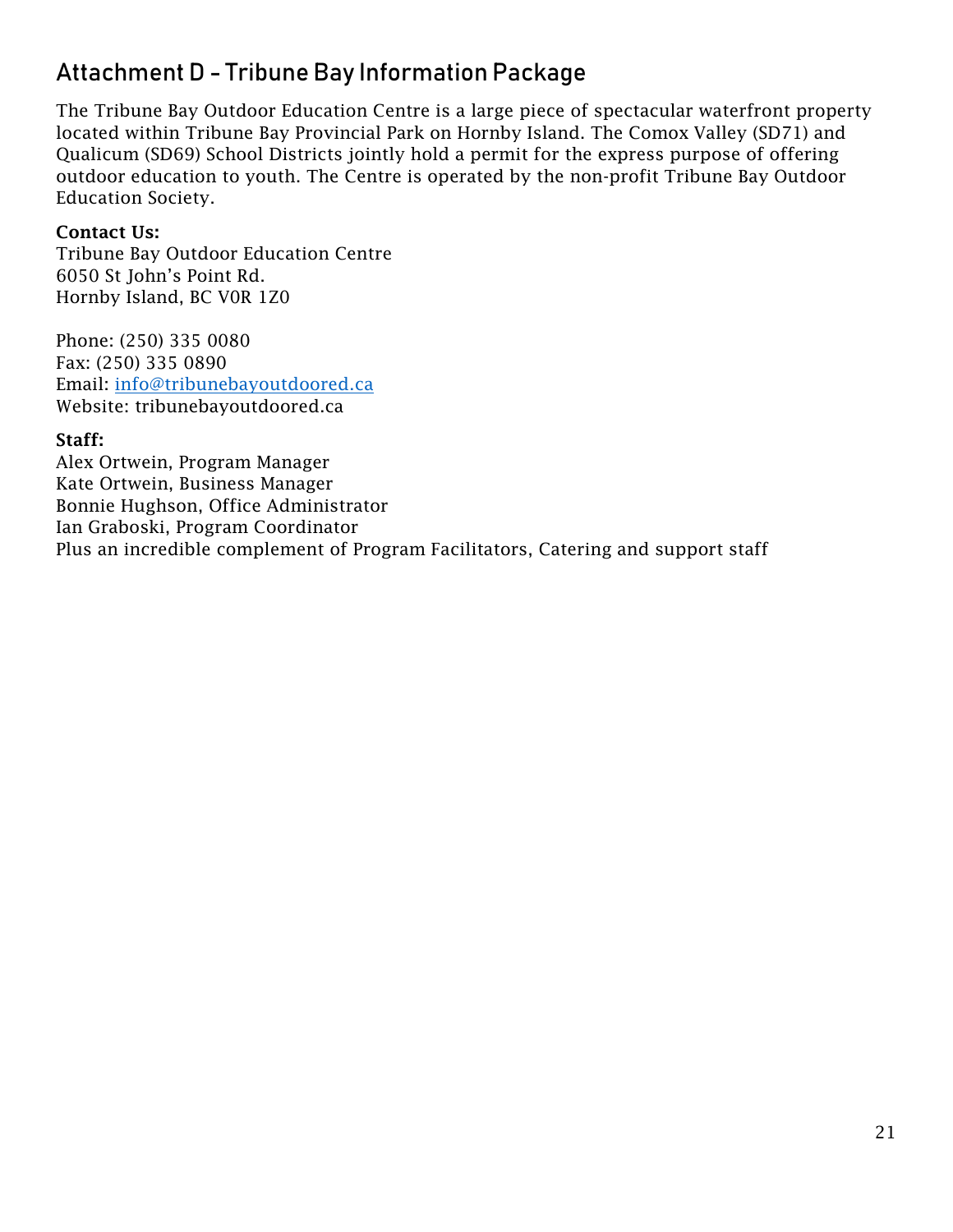# <span id="page-21-0"></span>Planning for Success, Fees, Site, Program

### Planning for Success

A quality outdoor education experience starts with students arriving to the site being able to do the following:

- Understand the importance of the Centre's theme of "Caring for self, others, and the environment"
- Participate in and understand the Hornby Island Recycling system and water conservation
- Respect the unique community of Hornby Island and give some thought how they can make a positive impact on the people and environment
- Understanding personal hygiene and keeping food safe in a camping environment
- Understand possible weather conditions and to be prepared for sun, wet and cold
- Understand the goal to work cooperatively in all program activities as well as cooking, cleaning and sleeping
- Understanding the use se and take care of personal property as well as property belonging to others
- Understanding about fire safety and risk minimization while on a remote island

#### *Reminder*

Please be aware that other groups may be at the Centre at the same time, our staff will do their best to keep groups separated so that each group can have a unique experience.

#### For Your Information

*Fees*

The basic site fee is based on minimum numbers (please check with us). Everyone in the group pays and is encouraged to participate in our programs. You are financially responsible for the minimum site fee for every night booked.

If you are staying overnight, you are charged by the night, not day. I.e. Monday to Wednesday is 2 nights (in by noon & out by noon). The fee is the same up to 24 hours. Single day programs without camping are possible at the same rate.

There are extra charges for catered meals, bus transport, sleeping in dorms, gas for stoves and garbage (not recyclables).

#### *Site*

Each group will receive a self-contained camping site (regardless if you are staying in dorms or camping). This site includes a cook shelter (with food storage and refrigerator, UV-treated water in taps, gas stove and wash-up area), outhouse toilets, picnic tables, campfire circle and your own beach path.

#### *Program*

Full program is included in your basic site fee you will receive your own team of program staff to do any of our programs (1 staff per every 8-12 students).

Groups should note that there are may program choices and most choices have a ratio of 18-12 participants per staff (i.e. Low & high ropes courses, climbing tower and kayaking) and your group many not have time to do all programs. We will give your group a customized schedule of activities that fits your group's needs (you will soon be sent a program selection form).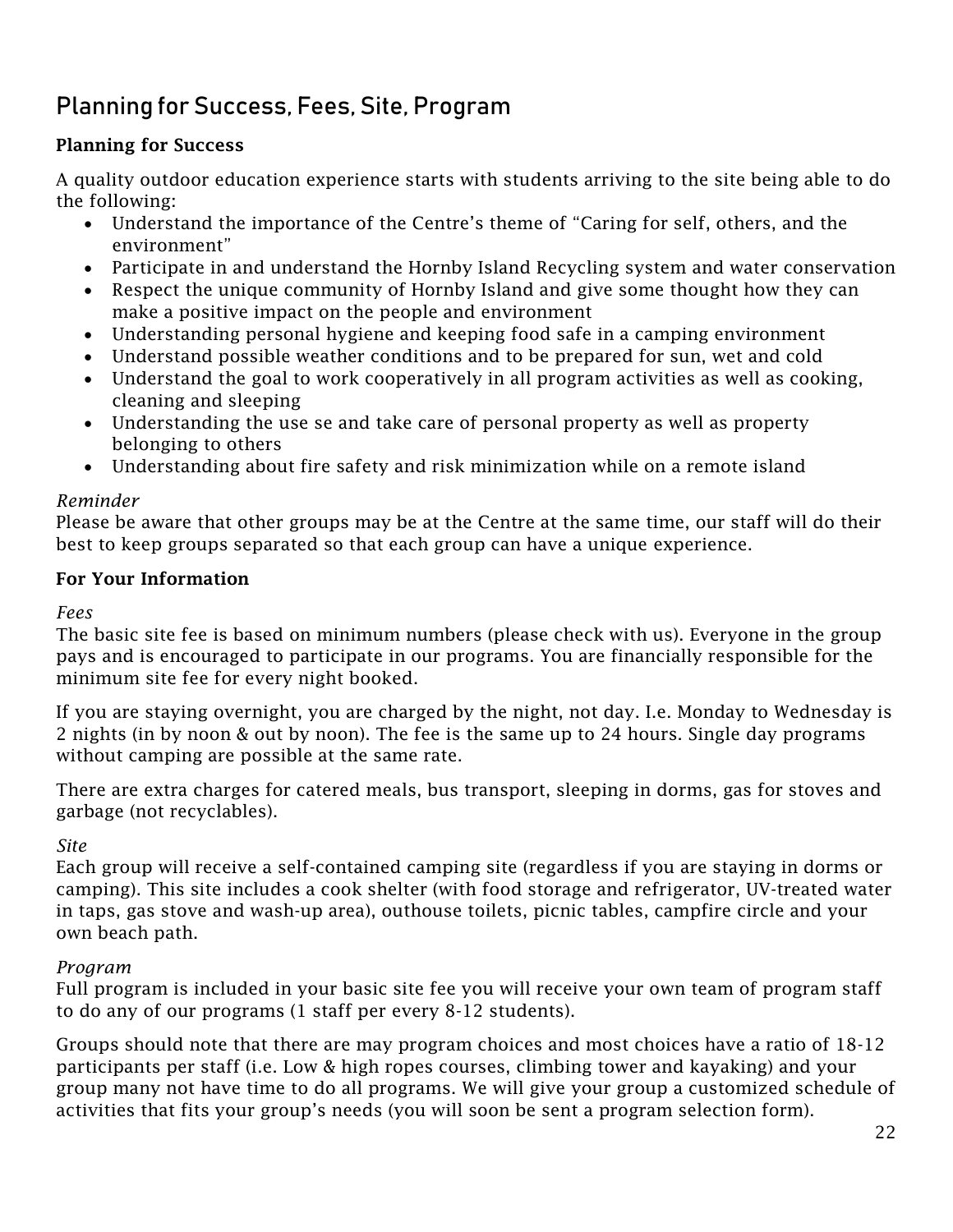To keep activity groups small, we occasionally ask group leachers or accompanying adults in your group to lead some of our 'softer' activities (i.e. hikes or crafts but we will supply all materials and information).

### <span id="page-22-0"></span>Weather, Transportation, Other

### Weather Considerations

For safety reasons, some of our programs cannot be done in strong winds (high ropes, kayaking or the marine studies boat) and we will offer a backup activity. We do offer programs in light and medium rain but may come up with an indoor activity in a 'down pour'. We encourage everyone to bring suitable weather gear (rain gear and sun gear).

### Transportation

Walk-on bus transportation\* across the island is available at an extra charge. Bus transportation schedule and program schedule will be sent to you close to your group's arrival

\*Because we contract off-duty school buses for our transportation, our busing is only available when we can book the local school buses. You are responsible for your equipment transport unless you make prior arrangements with us. BC school-age youth are free on the ferries, but you need to send a note with your group's letterhead to contact info in the booking form. Adults and any of the group's vehicles coming should use a BC Experience Card (available from the ticket booth) for a discounted ferry rate.

### Other Information

- There are pay showers (one loonie for 2  $\frac{1}{2}$  minutes). Due to water consideration they are available primarily for adults and only for youth with a need (medical, sick, accidents).
- Firewood use beach wood only; can't use deadfall or branches (we are in a Provincial Park
- Water- water conservation is part of everything we do but all water on site is safe to drink (it is well water that goes through a UV treatment system).
- Grocery Store Call ahead to arrange any large quantities (250-335-1121) and visits by students is strongly discouraged.
- Washer/Dryer we have a coin washer/dryer if needed for emergencies only.
- Electronics-our Centre is an electronic free zone. We ask that the groups do not bring music players, cell phones (for adults only for discreet calls only) and cameras used appropriately with permission of subjects.
- No dogs allowed unless certified Service Dogs (see our group Policies page).
- Bikes are for transportation to and from our site but not around site.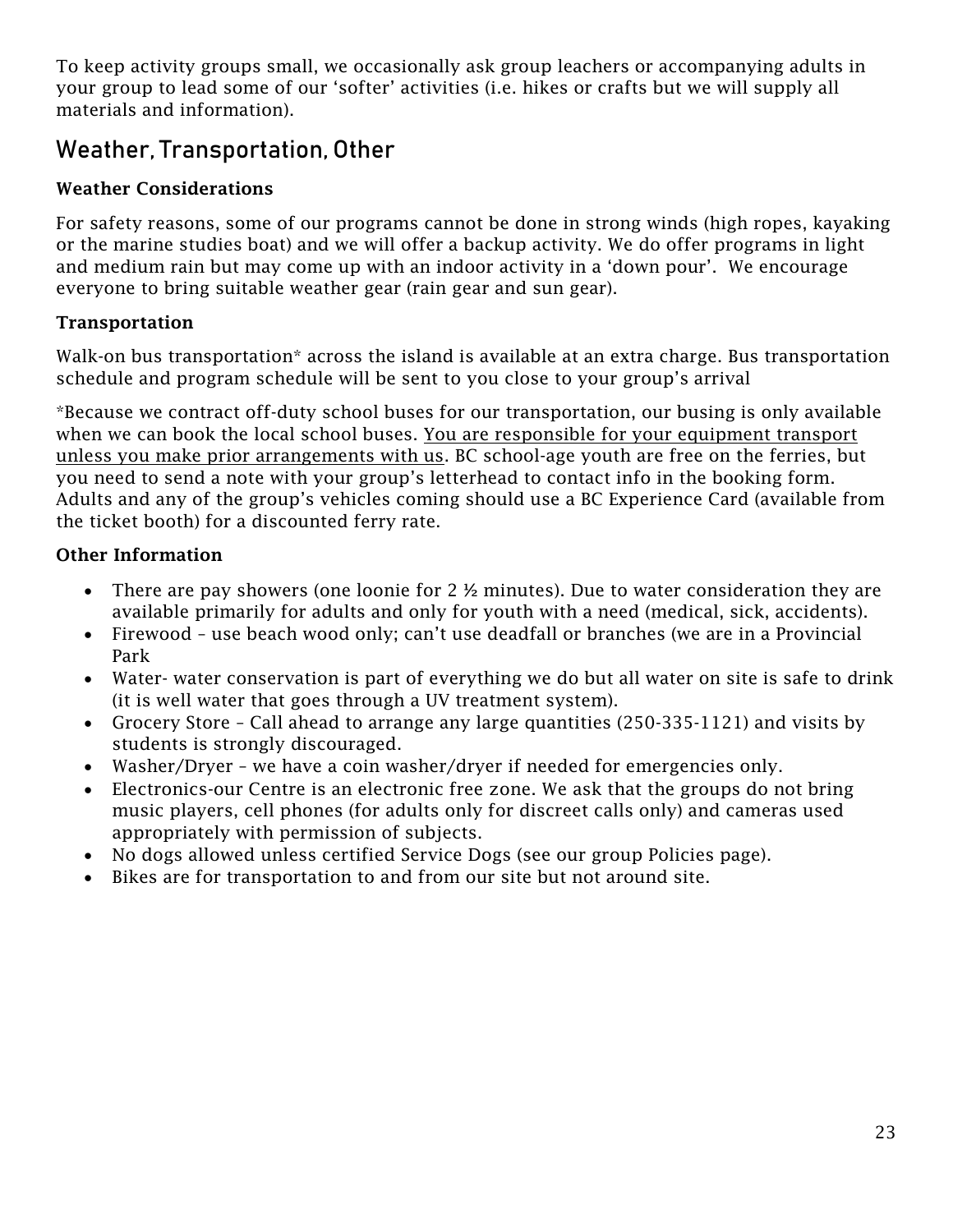# <span id="page-23-0"></span>Program Choices

A program coordinator will work with you during your stay to ensure a quality outdoor education experience for your class or group. Activities offered by the staff are based on 10-12 or as stated...

#### Kayaking  $(10$  youth, 1 adult + instructor)

Discover the peace and joy of ocean kayaking in a truly beautiful location. An instructor will introduce students to paddling skills and kayak safety. (weather dependent)

#### Climbing and Rappelling Tower

Students learn basic climbing and rappelling on our 50-foot climbing tower. Three faces; novice, intermediate and challenging.

#### Energy Burning Wide Games

This series of active cooperative games requires plenty of energy. These are cooperative games that can exhaust an entire group!

#### Orienteering (Maps and GPS)

Students learn map reading skills while they find a series of control points located throughout the site.

#### Island Hikes

Choose from a wide variety of difficulty, length and spectacular locations. Locations include Whaling Station, Helliwell Provincial Park, Mt. Geoffrey Escarpment Park.

#### Campfire (everybody)

A wonderful opportunity for good oldfashioned campfire fun. Skits, songs and storytelling. A great way to end the day.

#### Initiative Tasks and Trust Building

Challenge your group's problem-solving skills. These tasks require cooperation and teamwork; the solutions are limitless (prerequisite for ropes course activities)

#### Forest Detective

Interactive interpretive forest study that combines a short hike and has each student take on the tole of the educator.

#### Ropes Challenge Courses

Our high and low ropes challenge courses offer the opportunity to participate in a series of activities involving mental and emotional risk taking and physical challenge. They are activities using ropes and cables low or high in the trees (with safety equipment).

#### Petroglyph Study

Bike or hike to Petroglyph Beach to observe ancient stone carvings. Great opportunities for artwork and creative writing.

#### Animal Adaptations

Through a series of five role playing activities, students will learn how animals adapt to their environment.

#### Predator and Prey

Two versions of the animal role playing game. Teaches animal interactions within a selected habitat.

#### Beach Studies

Comb the tidal pools. There are different studies to entice budding marine biologists.

#### Stand-Up Paddle Boarding

Learn the hottest new water sport that is exciting and great for core strengthening.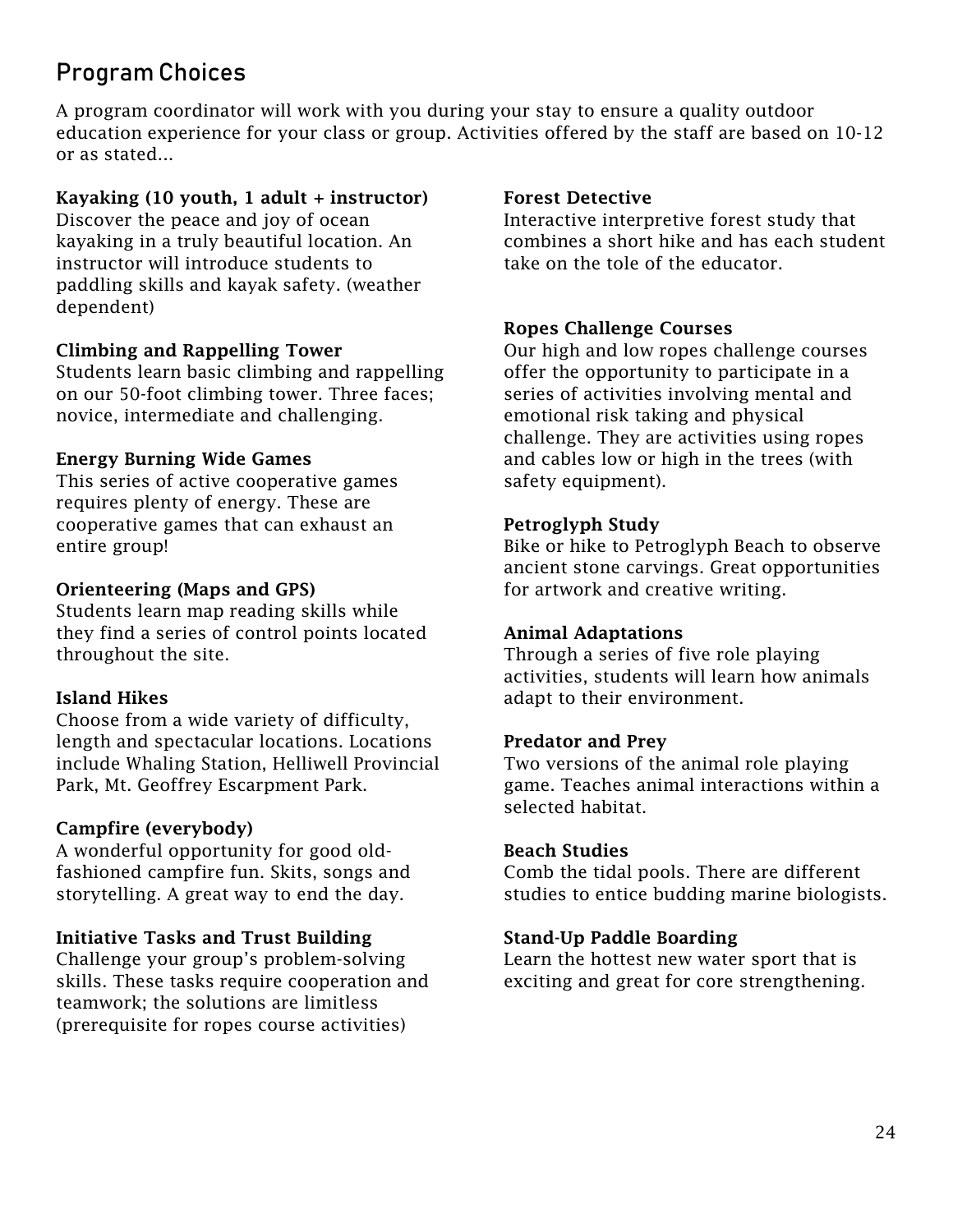# <span id="page-24-0"></span>Recycling Tips and Tricks on Hornby

Hornby Island does not have a landfill site; garbage is trucked off the island at high cost. However, there is an incredible Recycling Depot that has a very organized system of separating recyclable materials and then the staff finds markets to have the materials reused. In fact, the Hornby Recycling Depot is well known for its innovative system. Also, there is a free store attached that is a perfect way to share items that still have a use to someone else.

#### *Recycling at the Tribune Bay Outdoor Education Centre*

At the Centre, you can help start the recycling process\* by separating:

Bin 1: *Metal and Glass* (rinsed). Bin 2: *Paper* (clean & dry paper or cardboard), Bin 3: *Compost* (no fat, bones, meat), Bin 4: *Plastic* (clean), Bin 5: *Garbage* (mixed materials, contaminated things that can't be cleaned, grease, bones, meat).

\*When recyclables go to the Recycling Depot, everything gets sorted further.

Remember: TBOEC is charged for each bag of garbage we dispose of. How you can help: *Reduce:* buy in bulk or purchase food in reusable containers. *Reuse*: Bring metal cutlery, reusable dishes and food containers. *Recycle*: the Hornby way.

This year, TBOEC is reducing our environmental impact by cutting out juice boxes from our menu, shopping for less packaged foods, and encouraging groups to pack their own sandwich containers for your take home lunch on the last day!

#### *Fun Ideas to Encourage Recycling at School*

- Scavenger Hunt sort items according to Hornby's system discuss what things can be recycled
- Research and write stories about the journey of a glass bottle what will it be in its 'next life'? (could do the same for metal objects, paper, etc.)
- Biodegrading & Decomposing this could be a science activity, appreciating how matter can be returned to the earth. Study what happens in a week, a month, a year buried in soil, water or exposed to light.
- What really happens to GARBAGE look at life in a land fill, leakage of hazardous wastes… create a story about what life would be like without a garbage can.

#### *On Hornby*

Visit the Recycling Depot or better yet, take your recyclables to the Depot and have your students be part of the further separation and see it all in action. Make paper from scrap paper resulting from your camping. You will need water, a screen (to drain the paper) and 24 hours to dry newly made paper.

#### *At Home*

Buy in bulk. Buy products in recyclable or refillable containers. Avoid products with excess packaging. Designate a Bin Monitor to be on duty during mealtimes. They should ensure that the recycling guidelines are followed.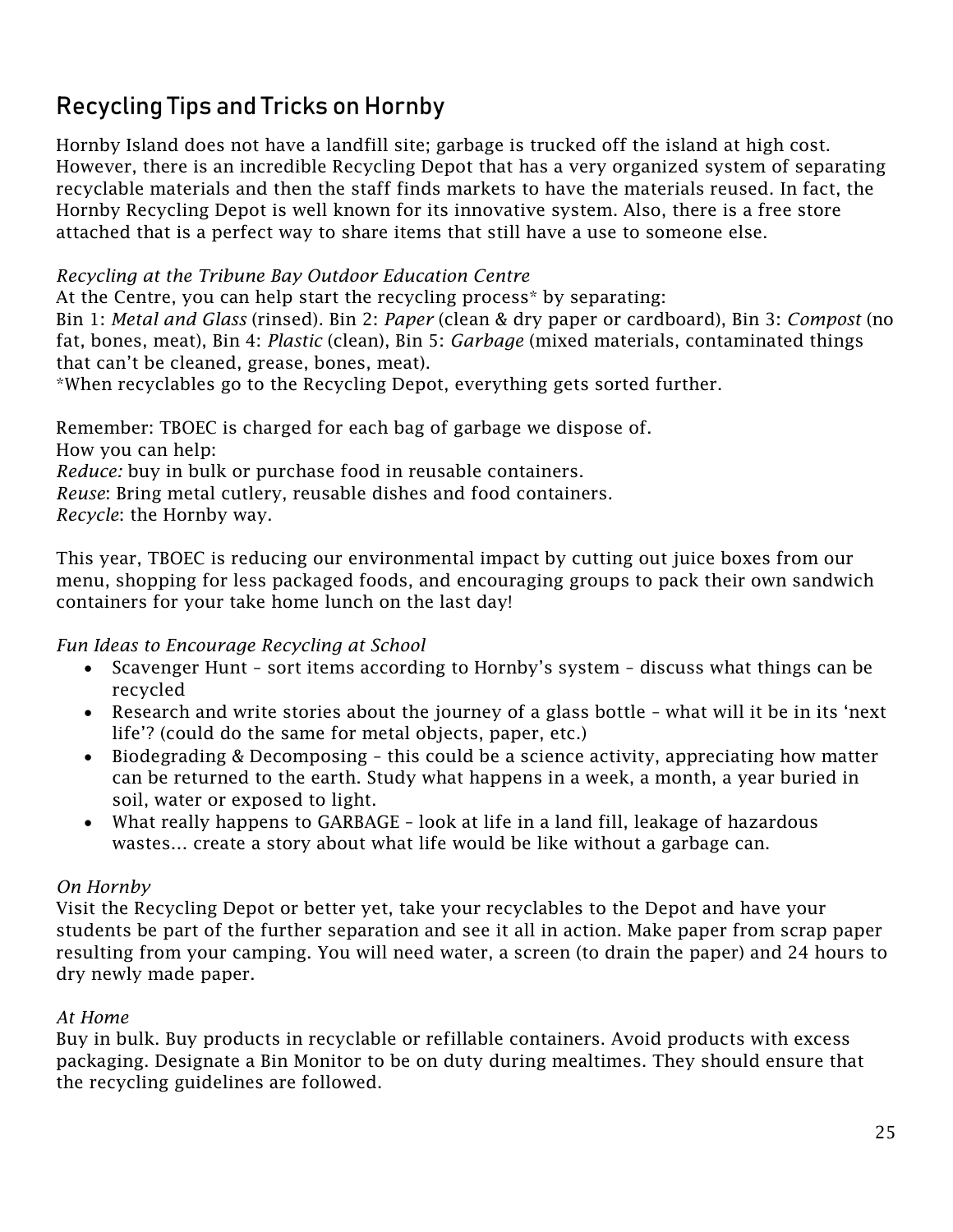# <span id="page-25-0"></span>Tent Set Up

### What Works and What Doesn't

Here are some clues when checking camping equipment.

*Tent Check* 

- holes in tent
- tent zippers working
- tent fly (very important)
- tent pegs
- rope & tarp/plastic to shelter tent
- plastic for ground sheet (edges of ground sheet tucked under tent so does not collect water)

#### *Clothing and Bedding*

• keep clothes/sleeping bag/ pillow away from sides of tent until bedtime (sleeping bag rolled up during day, so others don't walk on it).

Keep clothes/sleeping bag in plastic bags during the day during wet weather to keep dry.

#### *Set your tent up away from:*

- main traffic routes to beach & road
- forest edge
- cook shelters
- outhouses
- campfire pit
- stumps, rocks and twigs

#### *Tenting Groups Set Up*

An effective way of setting up your camping area to promote positive and cooperative group relations is to set up in pods of three to four tents with one adult tent close by to the pod - that adult is then responsible for the support and behavior management of that pod of tents.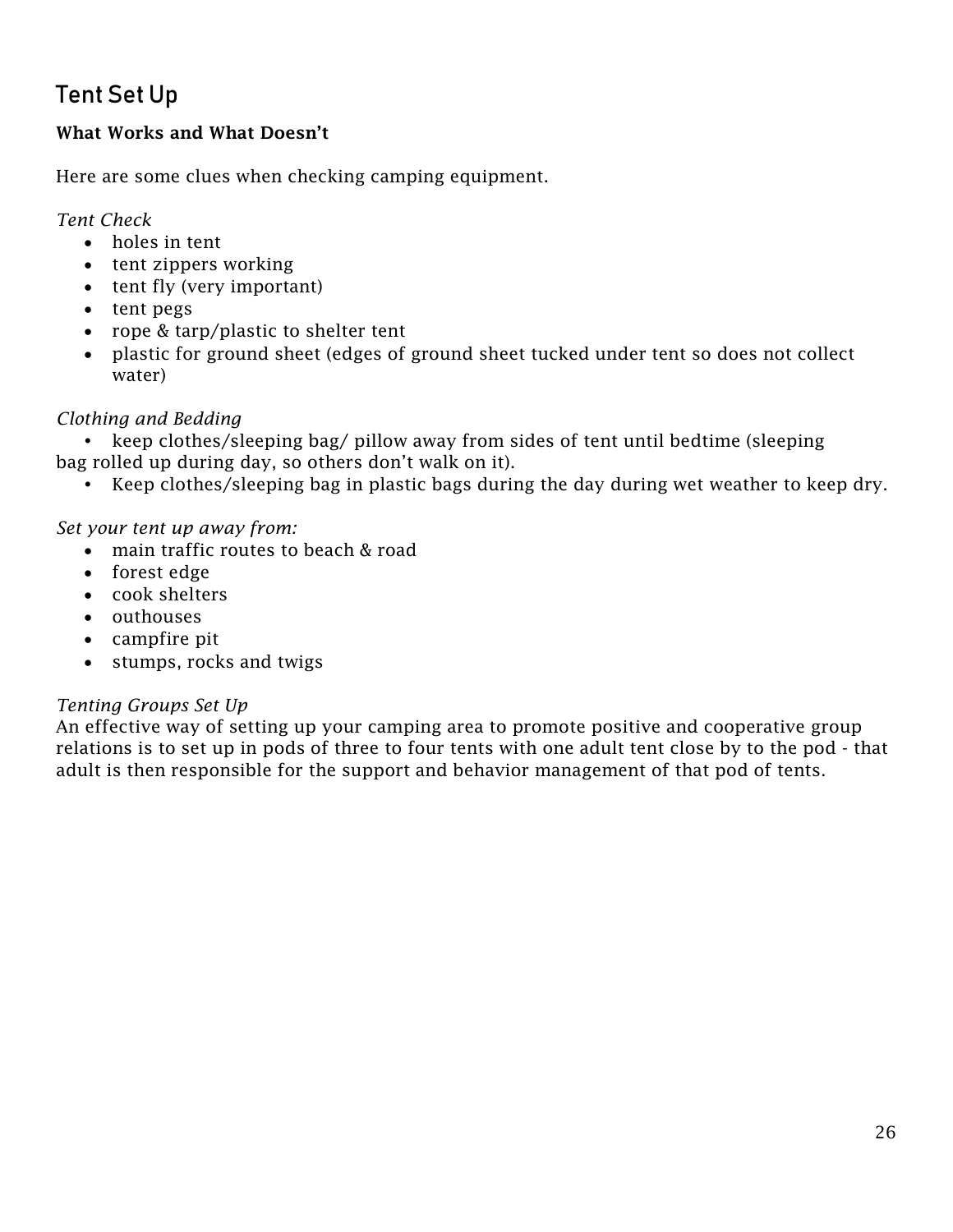# <span id="page-26-0"></span>Centre Site Expectations

Upon arrival, your program coordinator will meet the group, help with logistics and have two meetings: one for the youth in the group and one with the leaders and adults.

- 1. Tribune Bay Outdoor Education Centre has General, Waterfront and Adventure Program Policies, the policies must be followed. Groups should make themselves familiar with these policies after first arriving or before coming to the Centre.
- 2. Smoking (adults only) is permitted at camp gate, please bring butts to garbage.
- 3. Vehicles and bicycles are permitted adjacent to camping areas only. Students/youth may ride to a program requiring bikes but not to the beach or around the site.
- 4. Please be considerate of the neighbors. Groups must be in their site and noise kept to a whisper from 10:00 pm to 7:00 am. Please do not go the beach after campfire program. Beach closes May to Sept at 9:00.
- 5. Recyclables and garbage must be sorted, rinsed (if needed) and put in the proper bin.
- 6. Clean-up is the responsibility of users. If necessary; an additional charge will be made to cover the costs of clean-up of the site, sorting of recyclables or any garbage. No charge for properly sorted recyclables (paper, glass, compost, metal or plastic) left.
- 7. Children and youth must be supervised by adults at all times they are not in program with our staff – including at the beach, tennis court area, at the campsite and other offsite areas.
- 8. Groups must use specific beach access assigned to their site when other groups are at the Centre.
- 9. Beach wood is the only wood used for fires. Tree cutting or removal and burning of deadfall or branches is not permitted.
- 10.To avoid animal or bird problems, food should be kept in the storage room or refrigerator of the cook shelters. Cooking is to be done at the cook shelter and not near tents.
- 11.Your group supervisor must be familiar with the site emergency procedure and ensure everyone in the group is aware of the site expectations.

More information will be given by your program coordinator however, please note: In case of extreme emergency (i.e. earthquake or fire) and if group leaders or teachers cannot give direction, the emergency meeting area is the tennis court located by the beach. In case of accident or need, your program coordinator or Centre Administrator are trained in first aid and can help access other medical services (go to the Administrator's or program supervisor's residence after hours). Please report all accidents/incidents.

- 12.Alcohol, pets (other than Certified Service Dogs) and fireworks are not permitted on the site.
- 13.The group supervisor is to check the condition of site prior to use and before leaving. Any breakage or substandard conditions are to be reported to the program coordinator or manager.
- 14.Because you are in a BC Park, waking access through parts of the Centre is permitted to the public 7am-9 pm (however, they cannot loiter, be in your camping area or cause you or your group members to feel uncomfortable). Please report any concerns immediately.

Due to the impact (physical and visual) by the number of groups using our site and other areas of Hornby Island, we must limit group sizes on hikes, studies and tours of the island (the general guideline is 10-12 students/youth per group)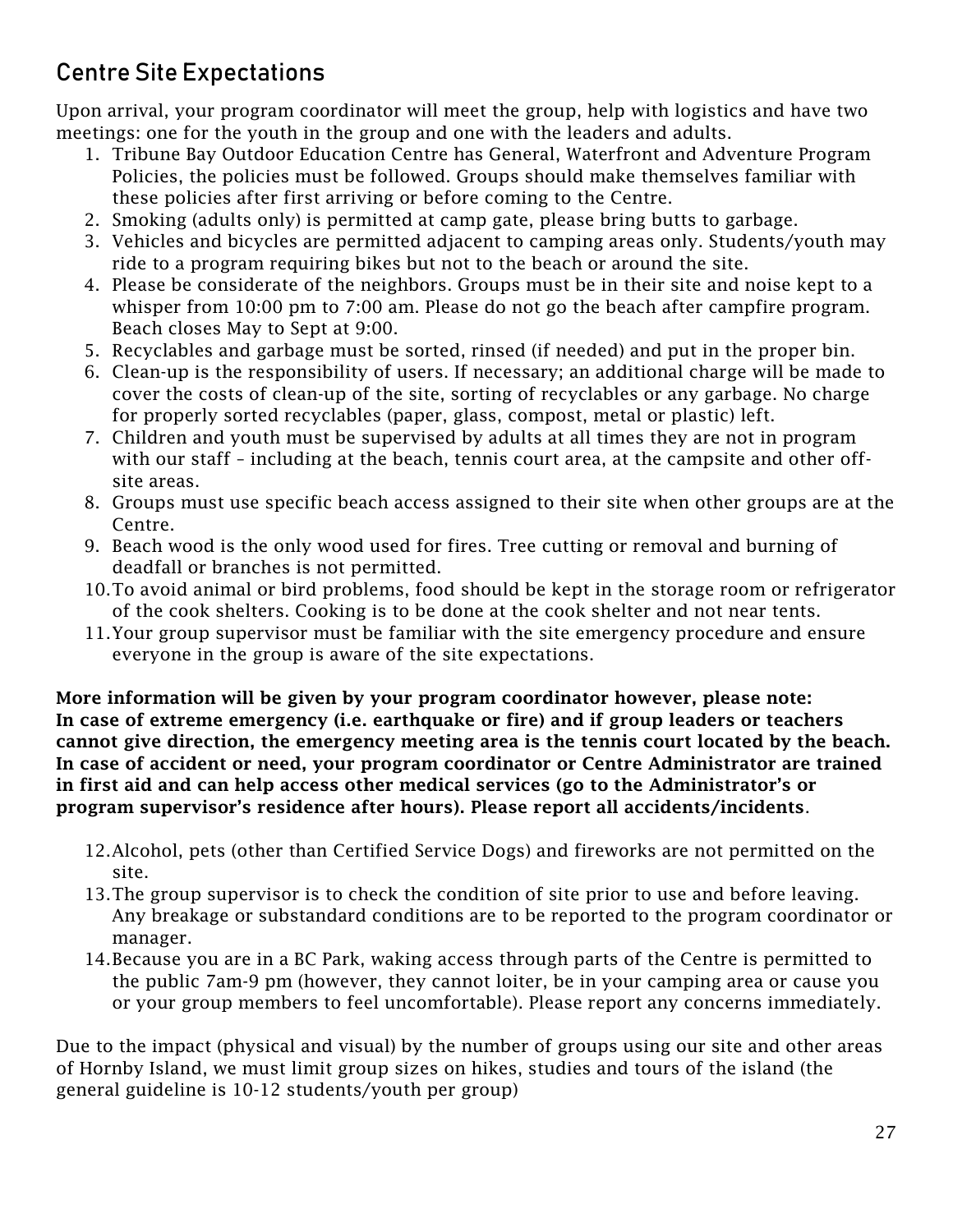

### <span id="page-27-0"></span>Medical Information, Photo Release, and Permission Form

This form is to be kept at the Centre and made available to the Centre's Managers, while the participant is actively involved in the camp taking place at the Centre under the facilitation of Tribune Bay and possibly other certified staff.

| Date of Birth________________________ Age______<br>Care Card#___________________________ |  |  |
|------------------------------------------------------------------------------------------|--|--|
| <b>Emergency Contacts:</b>                                                               |  |  |
|                                                                                          |  |  |
|                                                                                          |  |  |
| <b>Medical Information:</b>                                                              |  |  |
|                                                                                          |  |  |
|                                                                                          |  |  |
|                                                                                          |  |  |
|                                                                                          |  |  |
|                                                                                          |  |  |

I/We are aware of the Centre's activities and relevant policies. I/We are aware that there are activities that may use a climbing tower, a high ropes course, kayaks, stand-up paddle boards and many other Centre related games and activities. By signing below, I/we give permission for my child to participate in all programs. I know that I am welcome to discuss any concerns or questions with camp administration.

I/We are aware that Tribune Bay Outdoor Education Centre sometimes takes photos of groups or individuals participating in our activities. Photos are sometimes posted on the Centre's social media pages and website to share the experience that people have here. By signing below, I/we give permission for potential photos of my child participating in the Centre's programs to be shared online without compensation.

If you do not want photos taken of yourself/your child, please mark and "X" in the box.  $\Box$ 

In the unlikely event that my child is injured, the staff will administer first aid and/or will call in local medical support if needed (i.e. Fire Department First Responders or Local Doctor).

Parent(s) or Guardian Signature: \_\_\_\_\_\_\_\_\_\_\_\_\_\_\_\_\_\_\_\_\_\_\_\_\_\_\_\_\_\_\_\_\_\_\_ Date:\_\_\_\_\_\_\_\_\_\_\_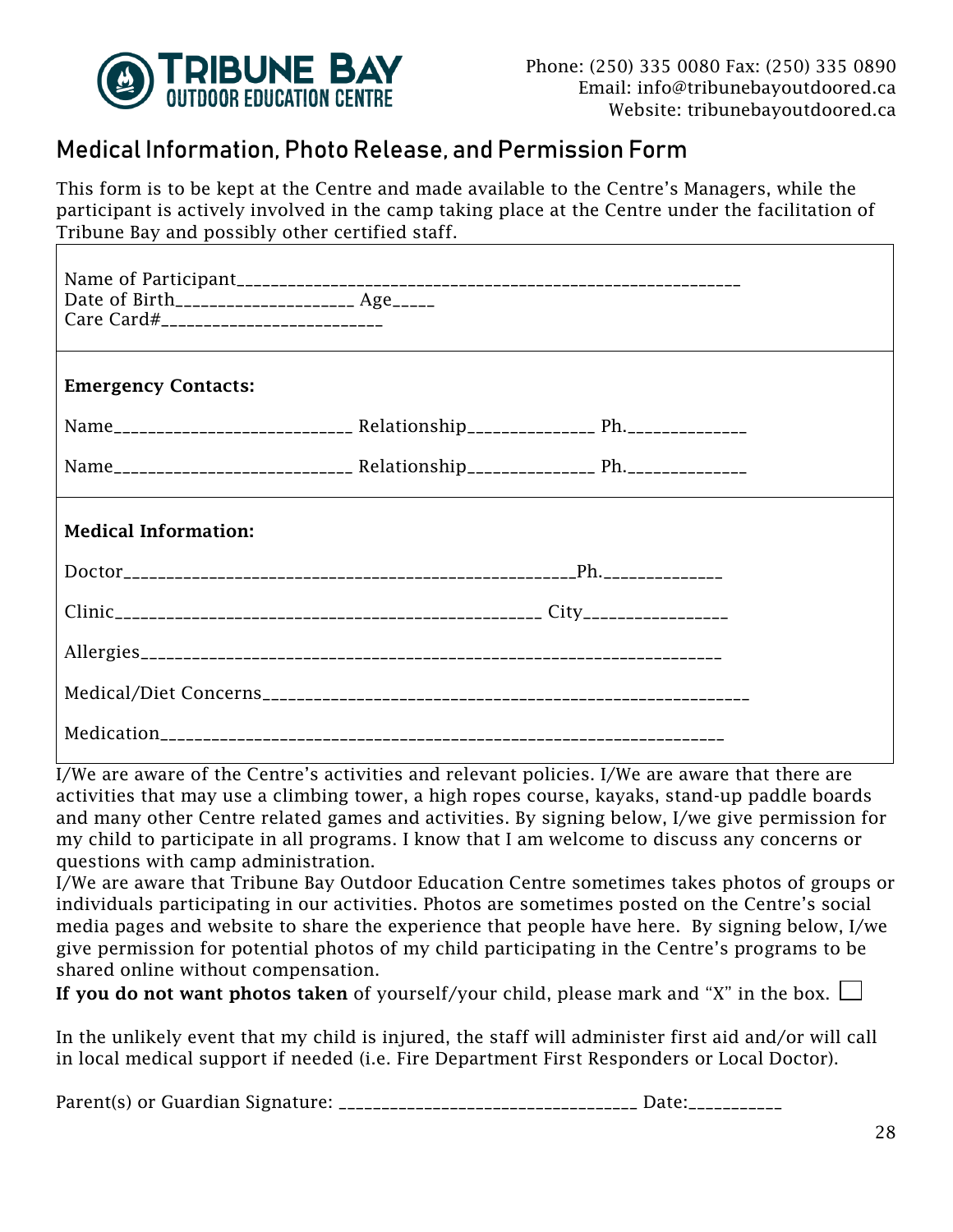# <span id="page-28-0"></span>Tribune Bay Outdoor Education Centre Policies

Phone: (250) 335 0080 Fax: (250) 335 0890 Email: info@tribunebayoutdoored.ca

### General Site Policy

The Centre's general rules, emergency procedures and guidelines will be given in an orientation at the time of arrival to all youth participants. The Centre's general site policy follows a general theme of caring for self, others and the environment. Individual and group learning, experience and development are second only to the Centre's commitment to safety. The Centre's environmental policies take in account Hornby Island's unique characteristics; activity group sizes are limited for safety, impact on the environment and individual benefit.

### Waterfront and Supervision Policy

### A. Actual Swimming

The Centre's policy does not allow actual swimming during any time a camper is participating or staying on Centre property (BC Parks-Park Use Permit area).

### B. Wading in Water (knees to thigh depth)

a. In our camps we do allow splashing and wading in the ocean as long as teachers, parents, and guardians are actively and closely supervising campers

- b. Adults get campers to use a Buddy system while campers are in the water.
- c. Surfing, skim boarding, or related activities are not allowed

### C. General supervision.

Staff, teachers, parents, or guardians must always be supervising the campers. If age appropriate, staff do allow children to go away from program activities for washroom breaks with a buddy. Showering is done in small groups (or individually) but campers must wear bathing suits. Staff stay in pairs with the children at night.

#### D. Criminal record check

All Centre staff undergo a criminal record check (specifically regarding working with children).

#### Adventure Program Policy

1. A trained instructor employed by the Centre will provide all instruction and leadership and will ensure safety equipment is in place for the Centre's adventure programs.

2. All instructors at the Centre have experience and training appropriate to a level needed to ensure facilitation and safety of Centre's adventure and regular programs.

3. Instructors are familiar with and follow risk management policies in place for all Centre programs.

4. All participants must wear approved safety equipment for the various adventure programs as set out by the Centre policies (i.e. Personal Flotation Device for kayaking, life jacket for 12 passenger boat, helmet and climbing harnesses for climbing tower and high ropes).

5. Centre adventure programs are based on providing an introductory adventure experience and as such, are based on providing maximum safety margins for the age and experience of the youth participating in the programs.

6. When encouraging campers at the various programs, Centre staff use the acronym ACE as a guiding principal for everyone. A (Accepting All Levels of Abilities; everyone has different strengths) C (Challenge by Choice; encouraged to do their best but individual has final say in how far they want to push their own limits) and E (Encouragement of others).